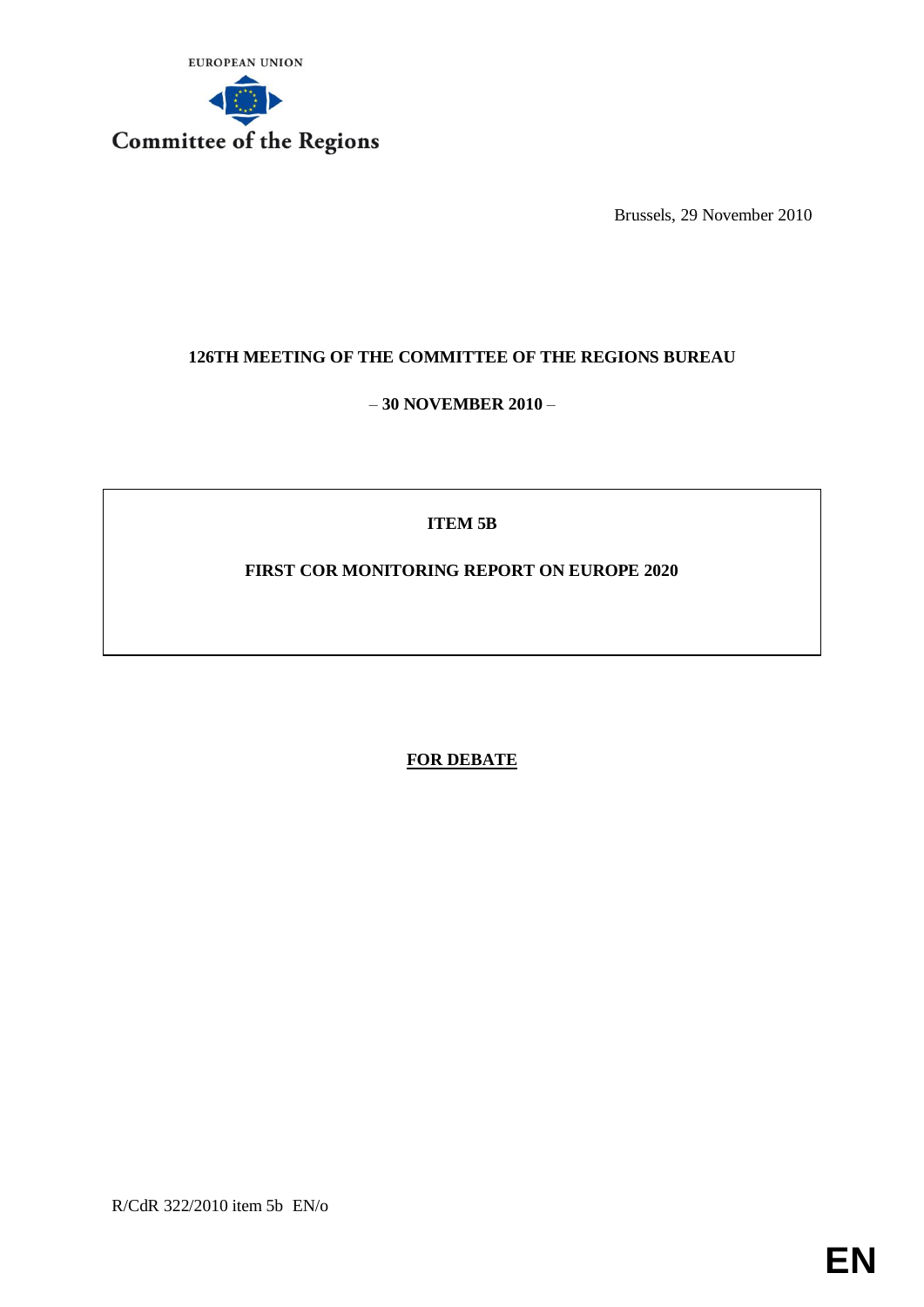#### **MEMO FOR CoR BUREAU MEMBERS**

#### **126TH MEETING OF THE COMMITTEE OF THE REGIONS BUREAU**

– **30 November 2010** –

**Item 5b**

## **First CoR monitoring report on Europe 2020**

#### **Table of contents**

| 1.    | Introduction: Making the most of Europe 2020 through territorial pacts and partnership |  |
|-------|----------------------------------------------------------------------------------------|--|
|       |                                                                                        |  |
| 1.1   |                                                                                        |  |
| 1.2   |                                                                                        |  |
| 1.3   | A converging approach: the European Commission's proposal of Development and           |  |
|       |                                                                                        |  |
| 1.4   |                                                                                        |  |
| 2.    | Preparing the National Reform Programmes in partnership: encouraging signs and a lot   |  |
|       |                                                                                        |  |
| 2.1   |                                                                                        |  |
| 2.2   |                                                                                        |  |
| 3.    |                                                                                        |  |
| 3.1   |                                                                                        |  |
| 3.2   |                                                                                        |  |
| 3.2.1 |                                                                                        |  |
| 3.2.2 |                                                                                        |  |
| 3.3   |                                                                                        |  |
| 3.3.1 |                                                                                        |  |
| 3.3.2 |                                                                                        |  |
| 4.    |                                                                                        |  |
| 4.1   |                                                                                        |  |
| 4.2   |                                                                                        |  |
| 5.    |                                                                                        |  |
| 5.1   |                                                                                        |  |
| 5.2   |                                                                                        |  |
| 6.    |                                                                                        |  |
| 6.1   |                                                                                        |  |
| 6.2   |                                                                                        |  |
| 7.    |                                                                                        |  |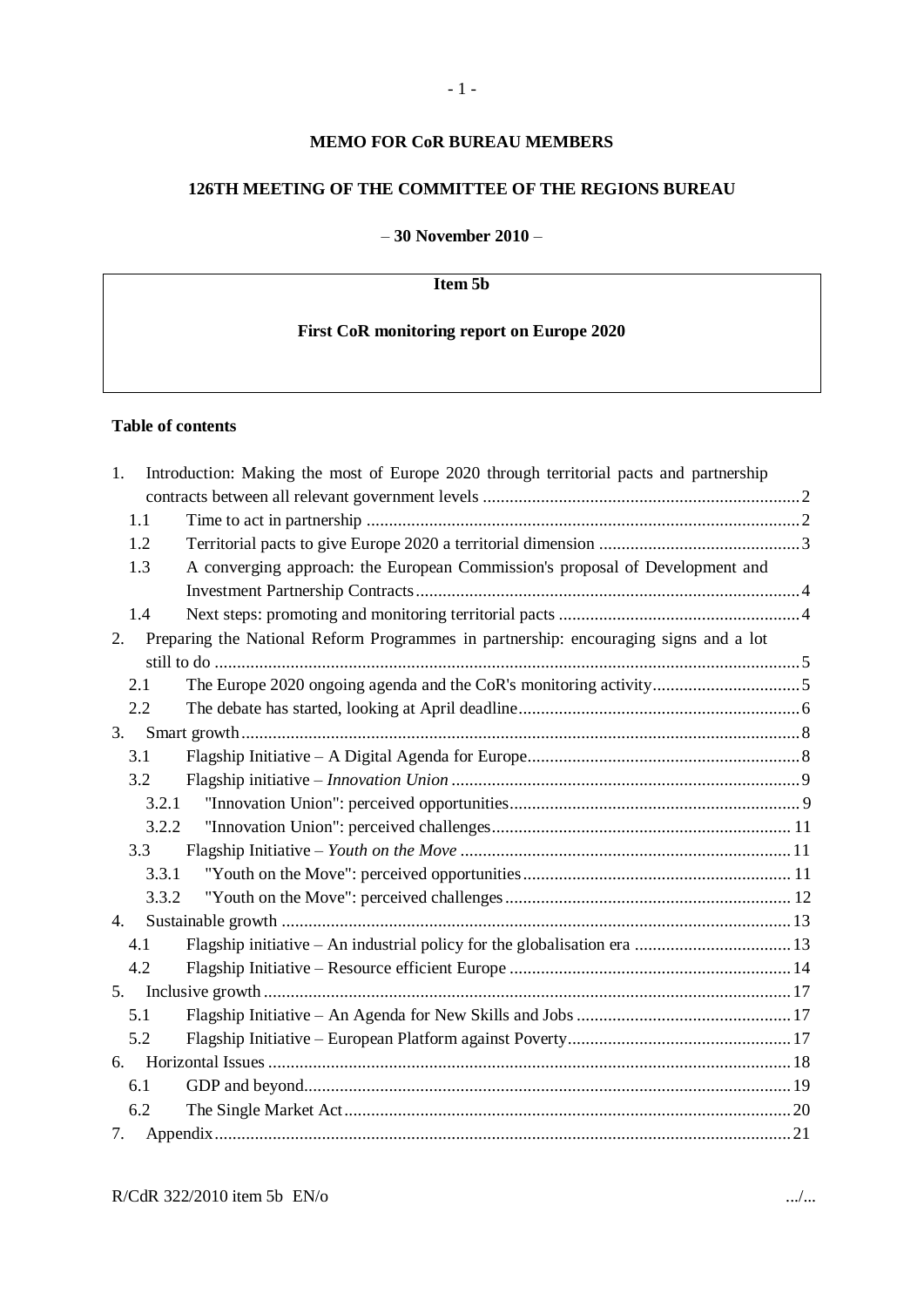## <span id="page-2-0"></span>1. **Introduction: Making the most of Europe 2020 through territorial pacts and partnership contracts between all relevant government levels**

## <span id="page-2-1"></span>1.1 **Time to act in partnership**

The new Europe 2020 strategy<sup>1</sup>, aimed at the ambitious goals of overcoming the economic and financial crisis and setting the bases for smart, sustainable and inclusive growth, has entered a crucial phase where ambitions must be translated into practice.

It is the view of the Committee of the Regions, shared by the main EU institutions – the European Commission<sup>2</sup>, the Council of the European Union<sup>3</sup> and the European Parliament<sup>4</sup> – that Europe 2020 will deliver its promises only if implemented by the European, national, regional and local levels in partnership. The rationale for this is twofold.

- On the one hand, the new strategy will deliver only if all relevant government levels do their job not in isolation from each other, but in a coordinated, integrated and synchronised manner, while fully respecting the subsidiarity principle. This is needed to unleash the synergies and systemic effects needed to achieve the EU headline targets and fulfil the Europe 2020 goals.
- On the other hand, the EU will be put on a path of smart, sustainable and inclusive growth only if Europe 2020 is given a territorial dimension, to ensure that it takes into account the different starting points as a precondition to achieving territorial cohesion. All territories could and should increase their competitiveness and their citizens' quality of life through place-based policies encompassing the three pillars of the strategy (smart, sustainable and inclusive growth), underpinned by territorial indicators and targets (also of the "Beyond GDP" type).

The CoR also thinks that Europe 2020 should be developed in a context in which EU cohesion policy remains available to all EU territories<sup>5</sup>. While contributing to the Europe 2020 goals, cohesion policy should be endowed with enough financial resources to concentrate in an effective way on the less developed areas of the Union, thus fulfilling its Treaty-based solidarity obligation.

In addition, the *territorial impact* of policy measures related to Europe 2020 should be assessed in a much more systematic way<sup>6</sup>: to be more credible than the Lisbon strategy, Europe 2020 should be more evidence-based.

<sup>1</sup> Official documents on Europe 2020 can be found a[t http://ec.europa.eu/europe2020/index\\_en.htm](http://ec.europa.eu/europe2020/index_en.htm)

<sup>2</sup> "Governance, tools and policy cycle of Europe 2020", sent to Member States in July 2010.

<sup>3</sup> Recommendation of the Economic and Financial Affairs Council of the EU on 7 July 2010

<sup>4</sup> "Report on the contribution of the Cohesion policy to the achievement of Lisbon and the EU2020 objectives" (Cortes-Lastra Report), as adopted by the plenary session, and a contribution of the Conference of Committee Chairs (May 2010).

<sup>5</sup> As stated in the CoR Opinion on the Contribution of cohesion policy to the Europe 2020 Strategy, adopted on 5 October 2010.

<sup>6</sup> A study promoted by the CoR shows that in the case of several legislative and non-legislative EU drafts, on which the CoR had to issue an opinion between July 2007 and December 2009, territorial impact assessments were either lacking – even if they did not require one – or unsatisfactory. ("Impact Assessment at the CoR - Methodology and its implementation", to be published in autumn 2010).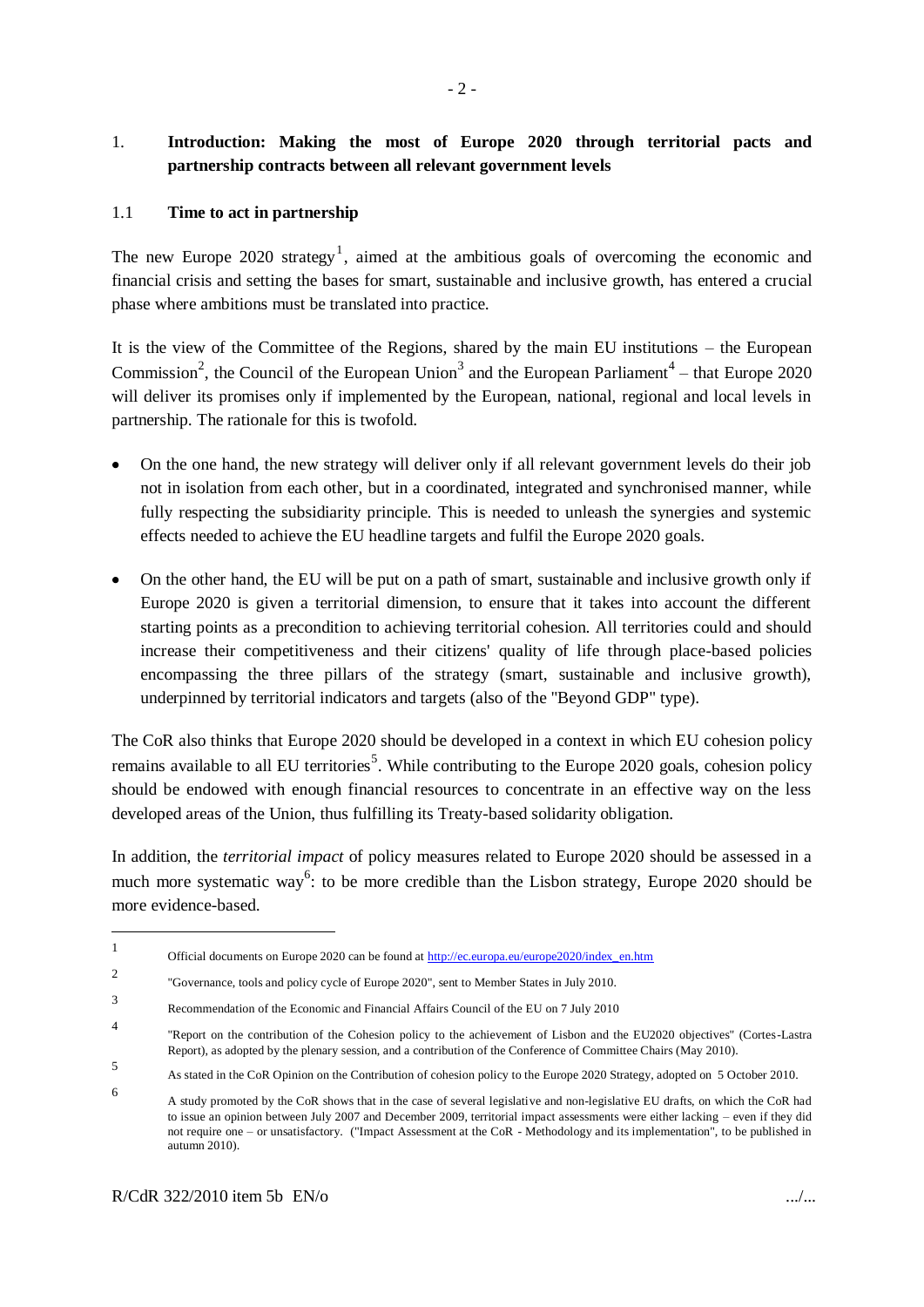Last, but not least, the new strategy should be taken as an opportunity for drastic *administrative simplification* of all the policy instruments and funding channels and procedures involved. This overhaul should be aimed *not only at reducing the administrative burden*, in line with the EU Smart Regulation objectives. Rather, it should also be seen as an opportunity *to align the actions taken under the Europe 2020 flagship initiatives with existing policy actions and procedures*, to ensure transparency and avoid duplications.

## <span id="page-3-0"></span>1.2 **Territorial pacts to give Europe 2020 a territorial dimension**

As a tool to implement the new strategy in partnership, the Committee of the Regions has proposed that territorial pacts<sup>7</sup> between national, regional and local governments are established in all EU countries.

As stressed by the CoR in its decision<sup>8</sup>, pacts "cannot have a one-size-fits-all format, as each country has its starting points, in socio-economic and territorial terms as well as in terms of constitutional structure and distribution of competencies between levels of government".

Therefore, in the light of the subsidiarity principle enshrined in the Treaty, as recently revised, "the content of a territorial pact will be decided by each Member State involving its national, regional and local administrations".

Whatever the difference between the solutions to be adopted by Member States, it is essential that – for potentially relevant government levels not to pursue their agendas in isolation – there be a moment in which binding coordination agreements are taken to "line up the EU, national, local and regional agendas, and related policy instruments and financial resources, on Europe 2020's goals and headline targets". The Committee of the Regions has recommended that the pacts fulfil the following requirements:

- They should be set up with a sense of urgency, as a tool to finalise each country's National Reform Programme for Europe 2020;
- They should set up a monitoring and evaluation mechanism, to accompany the whole Europe 2020 policy cycle and adjust it when appropriate;
- They should contain *contractual agreements*, when appropriate and only on a voluntary basis, to make them binding, with full respect of the national legislative framework.

<sup>7</sup> "Territorial pacts to achieve the objectives of the Europe 2020 strategy", document adopted by the CoR Bureau on 4 October 2010.

<sup>8</sup> *ibidem*.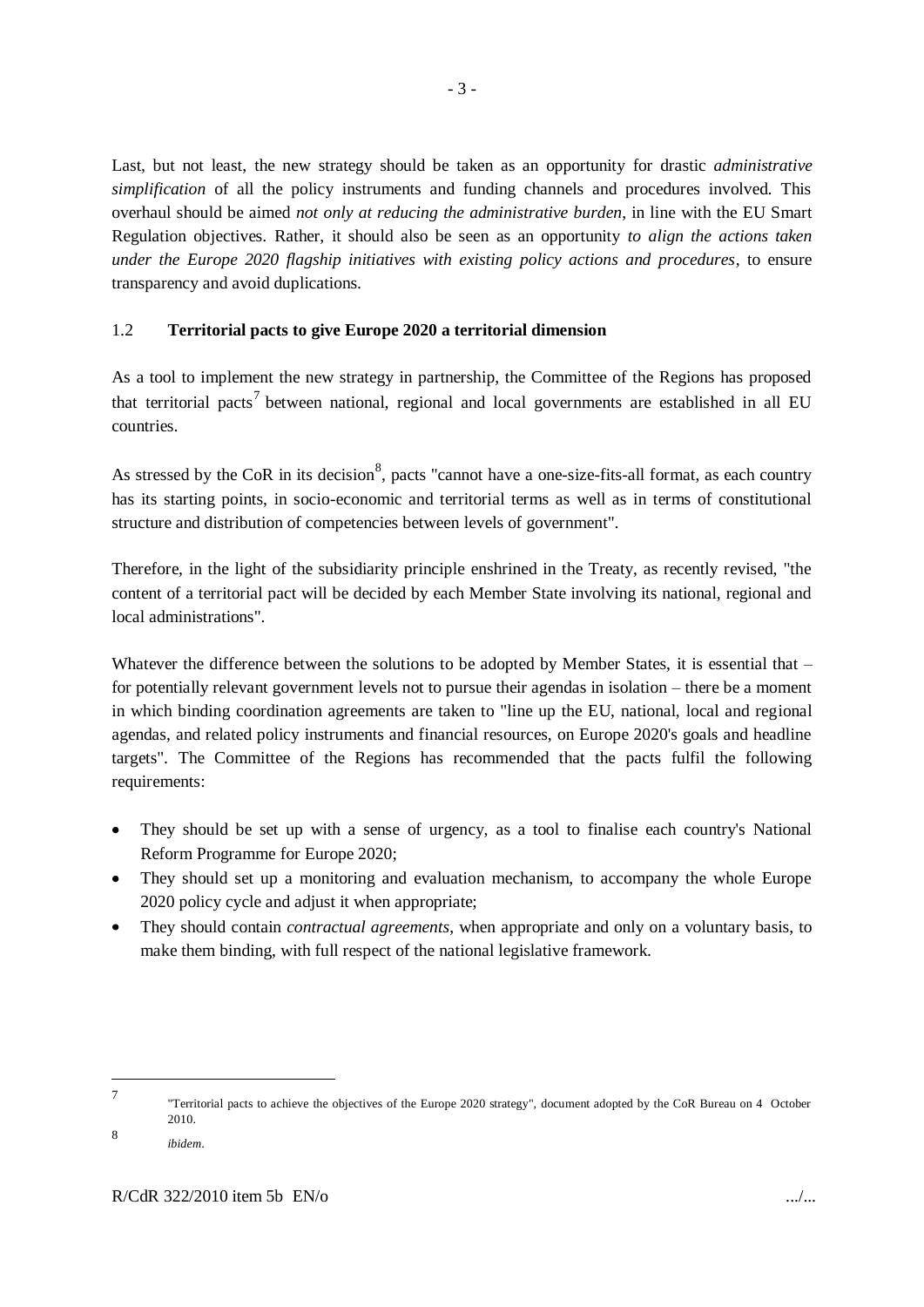## <span id="page-4-0"></span>1.3 **A converging approach: the European Commission's proposal of Development and Investment Partnership Contracts**

The Committee of the Regions has welcomed the Commission's Communication on the EU Budget Review<sup>9</sup>, which contains two proposals which tie in with the approach underlying the CoR's proposal on territorial pacts:

- a Development and Investment Partnership Contract between the Commission and each Member State, reflecting the commitment of partners at national and regional level to support the implementation of the Europe 2020 National Reform Programmes;
- a common strategic framework to boost the consistency of EU policies as regards the delivery of the Europe 2020 goals, replacing the current approach of separate sets of strategic guidelines for the Structural Funds, while at the same time identifying linkages and coordination mechanisms with other EU financial instruments.

## <span id="page-4-1"></span>1.4 **Next steps: promoting and monitoring territorial pacts**

By the end of 2010, the European Commission will have published the seven flagship initiatives intended to coordinate different policy tools to achieve the Europe 2020 goals and headline targets. In the meantime, Member States are preparing the first draft of their National Reform Programmes, whose final versions will have to be submitted by April  $2011^{10}$ .

In January 2011, the Commission will publish its first Annual Growth Survey, summarising developments and setting guidelines for the future. On this basis, the Spring European Council will give political guidance to Member States on how to finalise their NRPs, whose final versions will then have to be endorsed by the European Council in June 2011.

The Committee of the Regions will continue to monitor how the new strategy is implemented on the ground through its Europe 2020 Monitoring  $Platform<sup>11</sup>$ . Since June 2010, CoR members Christine Chapman (Member of the National Assembly for Wales) and Nichi Vendola (President of the Puglia region) have headed this up as political coordinators of the platform. The outcome of these monitoring activities will be summarised in the annual CoR Monitoring report on Europe 2020, which will be published in early December every year, ahead of the Commission's Annual Growth Survey. Shortly before the Spring European Council, the CoR's territorial dialogue will provide the European institutions and the local and regional authorities with an opportunity to assess the progress of Europe 2020 and of the territorial pacts.

<sup>9</sup> "The EU Budget Review", COM(2010)700 fin.

<sup>10</sup> The deadline for a draft version was on 12 November 2010.

<sup>11</sup> More on the activities of the Platform, complemented by other relevant information on Europe 2020 as seen by the local and regional authorities, can be read at: http:/[/www.cor.europa.eu/europe2020](http://www.cor.europa.eu/europe2020)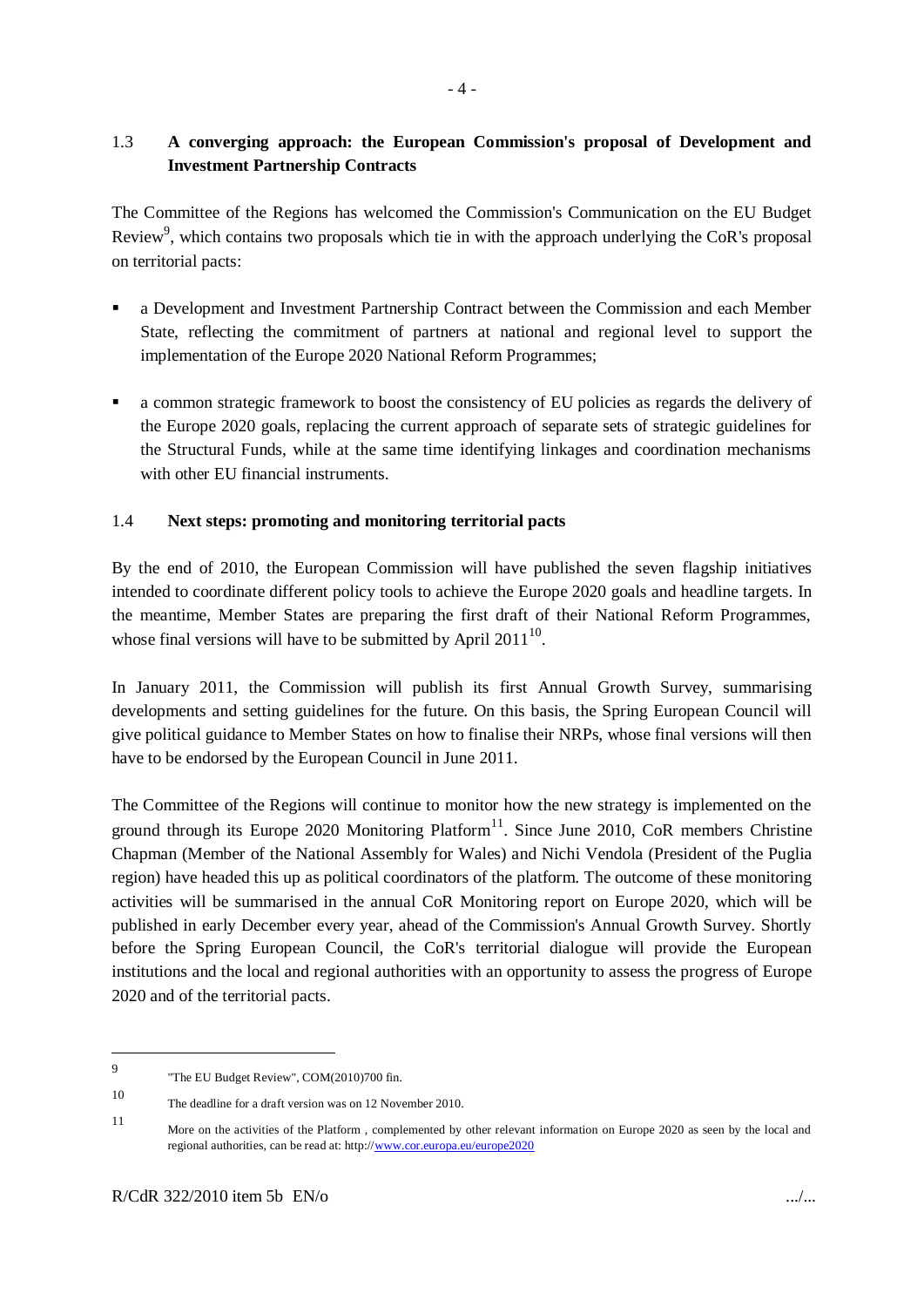This 1st CoR Monitoring report on Europe 2020 addresses the main issues at stake in the 2nd half of 2010 and early 2011. It includes: (a) an executive summary; (b) a background section introducing the CoR proposal on territorial pacts (section 1), followed by a picture of the ongoing process, based on preliminary information provided by a vast majority (18) of the CoR National Delegations (section 2); (c) a closer look at the main ongoing thematic issues, based on some of the most recent CoR opinions as well as on four surveys carried out in 2010 by the CoR Europe 2020 Monitoring Platform (sections 3, 4 and 5); (d) an outline of the key "horizontal issues" relevant to Europe 2020 goals (section 6). A list of contributors to this year's surveys and consultations carried out by the Europe 2020 Monitoring Platform is appended, together with an updated list of the Platform's members.

## <span id="page-5-0"></span>2. **Preparing the National Reform Programmes in partnership: encouraging signs and a lot still to do**

## <span id="page-5-1"></span>2.1 **The Europe 2020 ongoing agenda and the CoR's monitoring activity**

The Commission's blueprint for the new strategy was published on 3 March  $2010^{12}$ . After the Spring European Council agreed on its approach (on 25-26 March 2010) and the European Commission published the draft Integrated Guidelines (27 April 2010), the European Council gave its final approval on 17 June  $2010^{13}$ , including the 5 EU-level headline targets.

The latter decision opened the kick-off phase of the new strategy, whose main policy documents and related deadlines are  $14$ :

- the seven EU *flagship initiatives*, setting the political framework within which the EU and the member countries will focus their energies and financial resources on the achievement of the targets. They are published in the form of communications, each of them announcing a series of legislative and non-legislative proposals;
- the *National Reform Programmes*, which include all actions taken by each Member State possibly by its national as well as regional and local government levels - to achieve the Europe 2020 goals. Together with the *Stability and convergence programmes*, devoted to public finances and fiscal policy, the NRPs are the key documents that EU governments must submit every year under the *European semester*, the new EU tool for economic policy coordination. These documents will have to be integrated within the national budgetary procedures; together, they cover the fiscal, macro-economic and structural aspects EU national governments must deal with to move towards the Europe 2020 targets.

<sup>12</sup> The text of the Europe 2020 Strategy as proposed by the European Commission is available here: [http://eur](http://eur-lex.europa.eu/LexUriServ/LexUriServ.do?uri=COM:2010:2020:FIN:EN:PDF)[lex.europa.eu/LexUriServ/LexUriServ.do?uri=COM:2010:2020:FIN:EN:PDF](http://eur-lex.europa.eu/LexUriServ/LexUriServ.do?uri=COM:2010:2020:FIN:EN:PDF)

<sup>13</sup> The conclusions of the June 2010 European Council are here: [http://www.consilium.europa.eu/ueDocs/cms\\_Data/docs/pressData/en/ec/115346.pdf](http://www.consilium.europa.eu/ueDocs/cms_Data/docs/pressData/en/ec/115346.pdf)

<sup>14</sup> All documents and practical information on Europe 2020 can be found here: [http://ec.europa.eu/europe2020/index\\_en.htm](http://ec.europa.eu/europe2020/index_en.htm)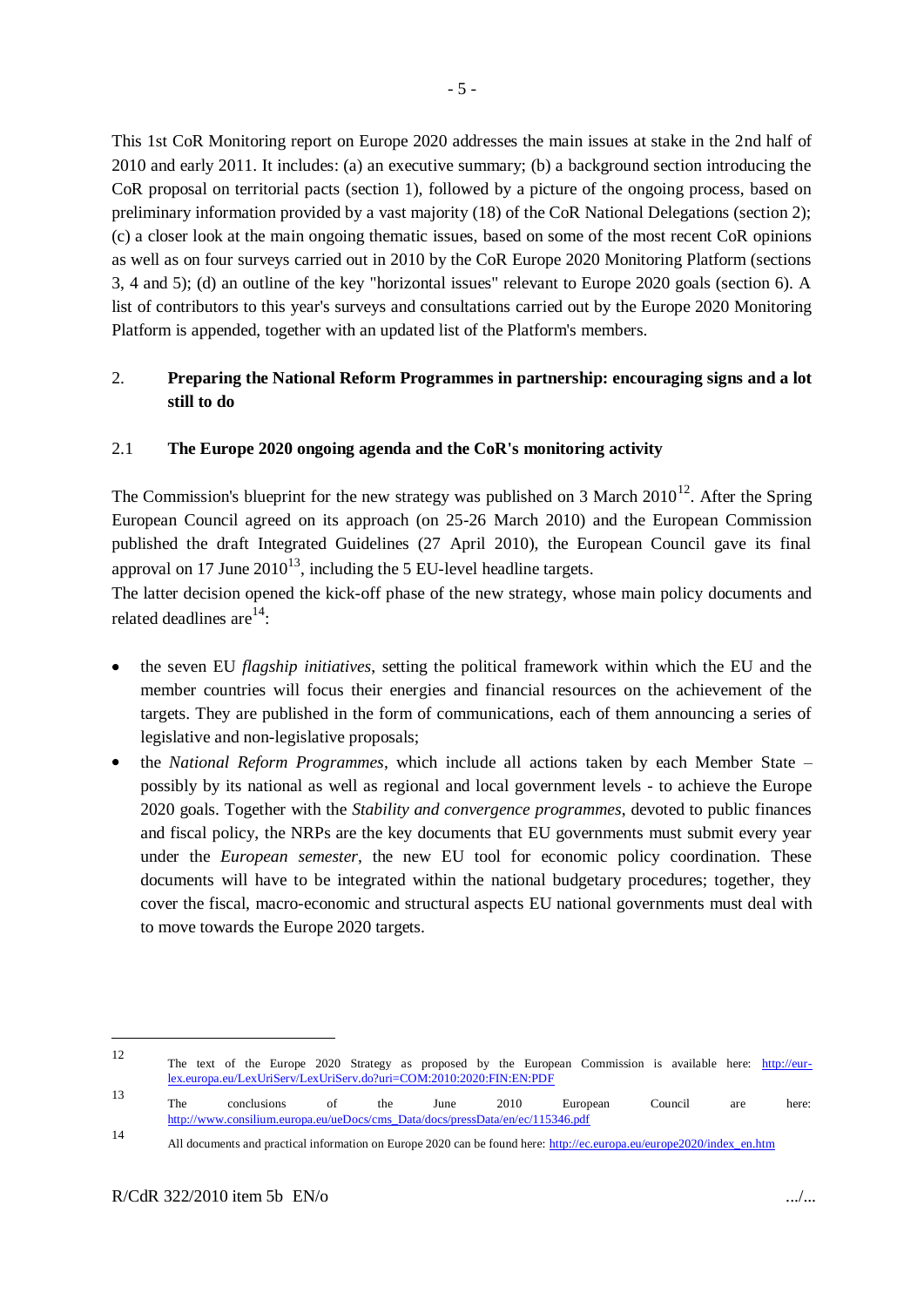While publication of the flagship initiatives is ongoing and will be completed in the months to come, Member States have been requested to submit initial ideas for their National Reform Programmes by 12 November 2010.

Following the approach outlined in the previous section, the Committee of the Regions sees the preparation of the National Reform Programmes as a crucial test of the willingness of the national governments to design and implement the partnership principle.

Therefore, the first, urgent monitoring task in 2010 was to check how the NRPs were being prepared and, in particular, if and to what extent the local and regional authorities were involved in this process, as requested by the Commission, the Council, the Parliament and the Committee of the Regions.

To this end, it was decided to launch a request for cooperation to the CoR national delegations, by means of a short questionnaire asking:

- 1. if and how the local and regional authorities had been involved in drafting the NRP,
- 2. what issues were shared between the LRAs and the national government (country contribution to the EU targets, country-specific Europe 2020 objectives, possible regional objectives, additional indicators, financial means, etc.),
- 3. whether any of those issues translated into joint documents, and the nature and status of the latter, and
- 4. whether there were plans to implement and monitor Europe 2020 in partnership in the months and year to come.

The eighteen CoR national delegations that answered<sup>15</sup> the questionnaire provided a meaningful, although incomplete, picture of the ongoing processes.

## <span id="page-6-0"></span>2.2 **The debate has started, looking at April deadline**

The picture provided by the CoR national delegations participating in the survey can be summarised as follows:

- *to date*, local and regional authorities in 9 Member States have *already been involved* in a number of ways, in the preparation of the draft National Reform Programme due on 12 November 2010. This has happened in different ways:
	- in some cases, they were informed (AT) as observers;
	- some of them had been requested to make a written contribution  $(CY, CZ, IT, SK)$ ;

Those of Austria, Belgium, Cyprus, the Czech Republic, Estonia, Finland, France, Germany, Greece, Ireland, Italy, Lithuania, Poland, Portugal, Romania, Slovakia, Spain and Sweden.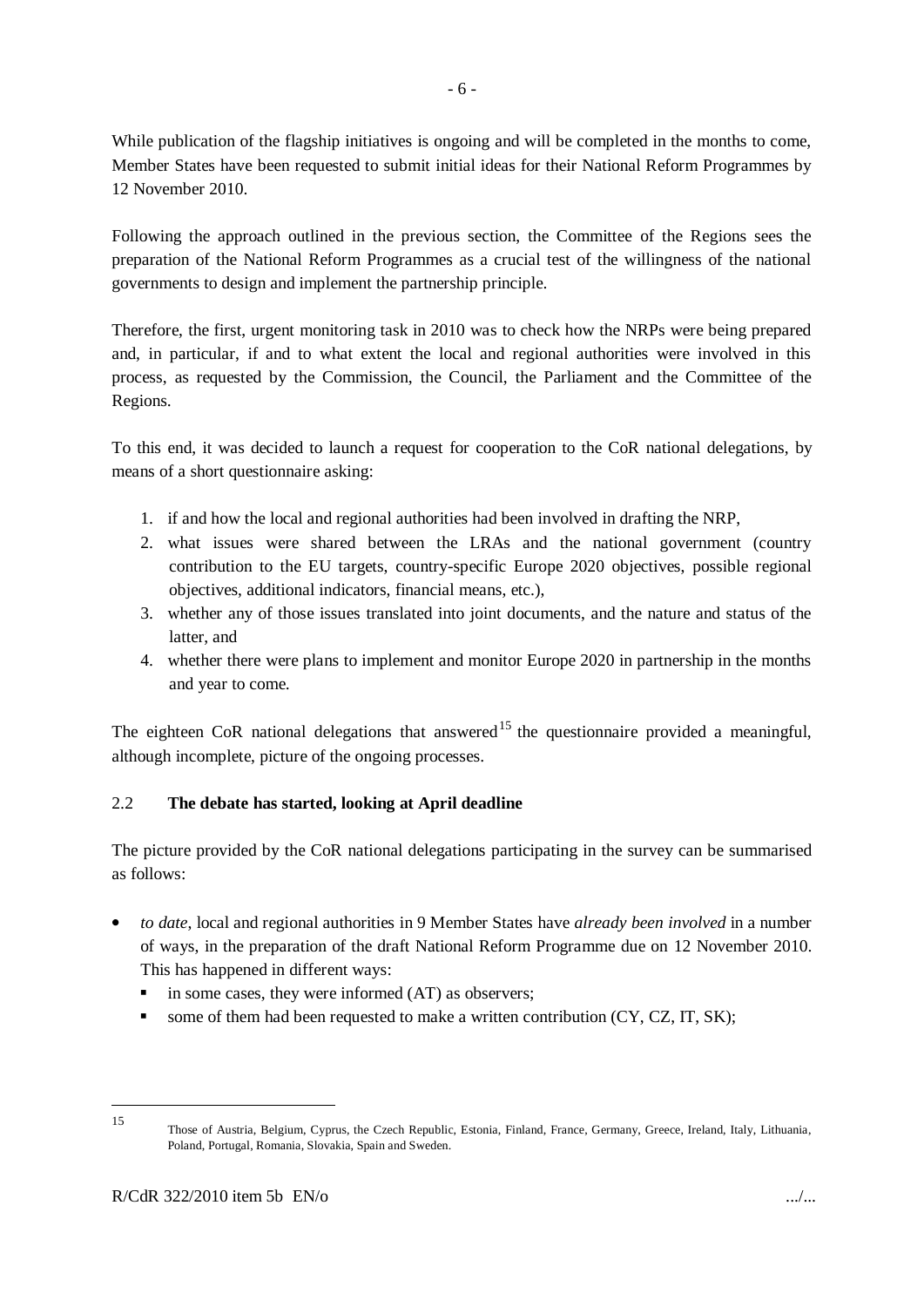In Italy, a timetable for working together was agreed between the national government and a representative of the regions. A draft NRP was sent to the regions in mid October with the end of October as a deadline for the Conference of Regions to approve a regional contribution. It is envisaged that this contribution might be added to the draft NRP to be submitted in November to the European Commission.

In Slovakia<sup>16</sup>, the government instructed the Deputy Prime Ministers, the Minister for Education, the Minister for Labour, Social Affairs and the Family, the Minister for Finance, the Minister for the Economy, the Minister for Transport, Post and Telecommunications and the Minister for the Environment to work with local and regional authorities in the preparation, implementation and promotion of the Europe 2020 strategy and in translating Slovakia's National Reform Programme post 2010 into local and regional strategies. In turn, it recommended that the presidents of the regions, the President of the Association of Slovak Towns and Municipalities and the President of the Union of Slovak Towns participate in the preparation, implementation and promotion of the Europe 2020 strategy and in translating Slovakia's National Reform Programme post 2010 into the local and regional strategies.

- a) some other delegations stated that they took part in a general/public consultation (RO, LT), sometimes giving specific comments on elements of the NRP (SK) and/or participating in specific events (CY, RO, SE);
- b) some participated in working groups or specific meetings (IT, FR);
- c) other delegations admitted that it was either too early to comment on the involvement of LRAs in the process due to political and/or timing reasons (BE, EL, SE, EE) or that NRPs were seen so far as purely national level documents (PL, PT);
- d) in several countries there have been initiatives on the ground aimed at more structured dialogue with national governments on Europe 2020 (PT, SE, IE);

In Portugal, it is proposed to establish within the framework of the National Association of Portuguese Municipalities, a working party to internally debate how to contribute to the strategy.

In Sweden, the Swedish social partners along with the Swedish Association of Local Authorities and Regions (SALAR) have launched an initiative to set up a reference group with the Prime Minister's Office with a view to influencing Sweden's national targets and national reform programme (the group has not yet been established).

e) information available also suggests that, *to date*, involvement has gone beyond mere consultation only in some cases (AT, BE, DE, IT, ES), where constitutional and/or political procedures already exist or are being set up;

<sup>16</sup> Resolution No 386 of the Slovak Government of 9 June 2010 on the draft position of the Slovak Republic regarding the national targets of the Europe 2020 Strategy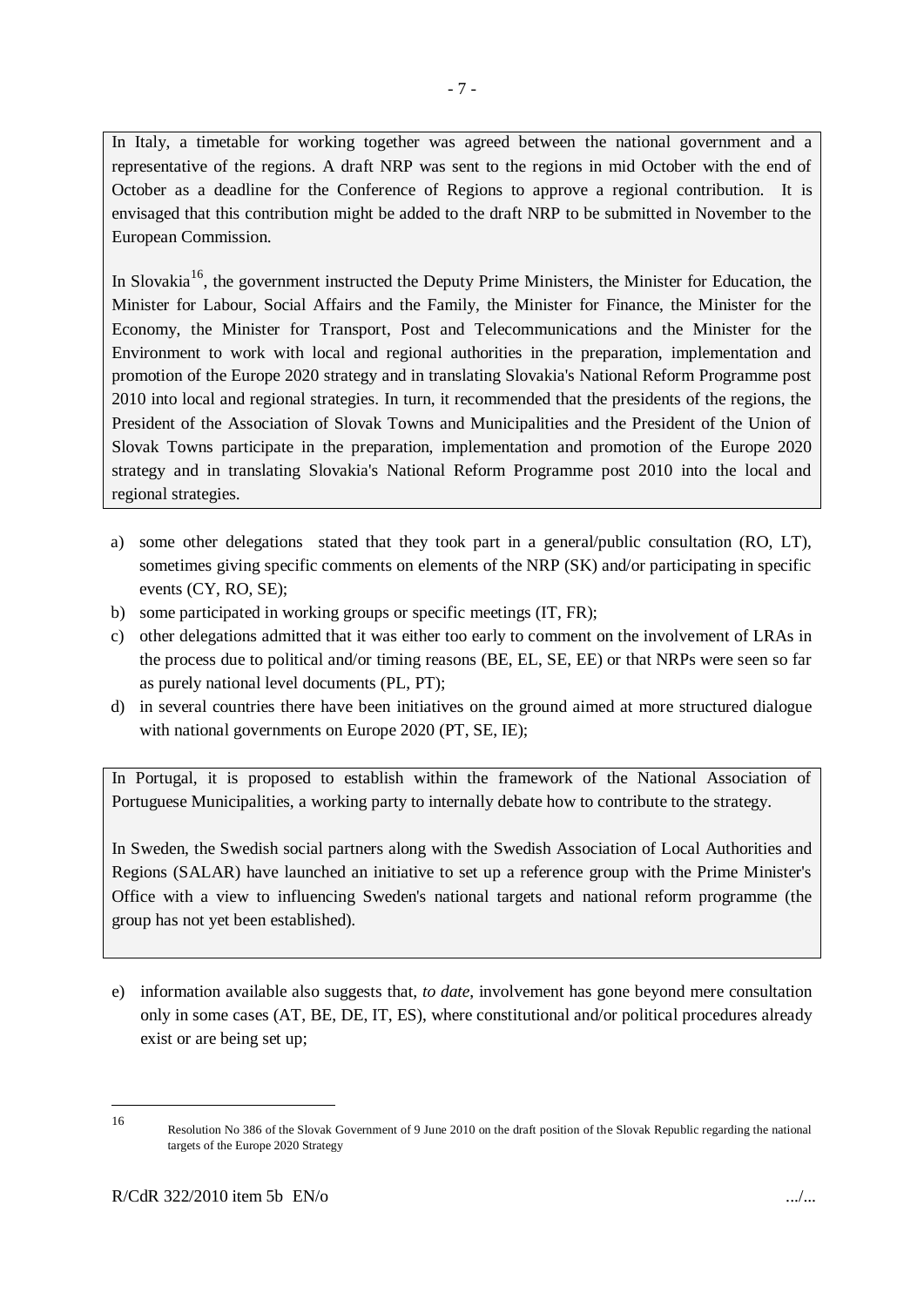- f) only in some countries is a discussion on regional targets foreseen (PL, IT, BE);
- g) the discussion involving the local and regional authorities was sometimes interlaced with a debate on regional policy (as in CZ, PL) highlighting the need for coherence between cohesion policy goals and Europe 2020 ones.

In Poland, a network of regional observatories is currently being set up at regional level. This ties in with the government's plans for a single system for monitoring the country's development, which will also include indicators for measuring implementation of the Europe 2020 targets.

h) *between October 2010 and the deadline for the NRPs (April 2011)*, in many countries the local and regional authorities expect to be increasingly involved in the preparation of the final National Reform Programmes in a more structured manner, which is often set either by constitutions or by existing political procedures. This is not only true in federal countries (AT, BE, DE), as one would expect, but in also in others, quite often through associations of regions and cities (CZ, EL, ES, FR, IT, PT);

*Overall*, information available when this report was finalised shows that work on the National Reform Programmes has started, but that a lot remains to do to ensure that this work is done in partnership between all government levels.

The 2nd CoR Monitoring Report (to be published in December 2011) will provide an overview of the extent to which local and regional authorities are involved in the preparation of *final* National Reform Programmes (April 2011).

## <span id="page-8-0"></span>3. **Smart growth**

All three flagship initiatives related to smart growth have been already presented by the European Commission: "*A Digital Agenda for Europe*", "*Youth on the Move*" and "*Innovation Union"*.

## <span id="page-8-1"></span>3.1 **Flagship Initiative – A Digital Agenda for Europe**

On 6 October 2010, the Committee of the Regions adopted an **opinion on "A Digital Agenda for**  Europe<sup>"17</sup>, which was the first flagship initiative to be published in its final version on August  $2010^{18}$ . The CoR has welcomed this flagship initiative, stressing its overall aim to deliver sustainable economic and social benefits from a digital single market based on fast and ultra-fast internet and interoperable applications. It notes that, local and regional authorities being the main recipients of the agenda's recommendations can play a key role in its implementation.

<sup>17</sup> "Digital agenda for Europe"; CdR 104/2010, adopted on 6 October 2010.

<sup>18</sup> "A digital agenda for Europe"; COM 245/2 /2010, version published on 26 August 2010.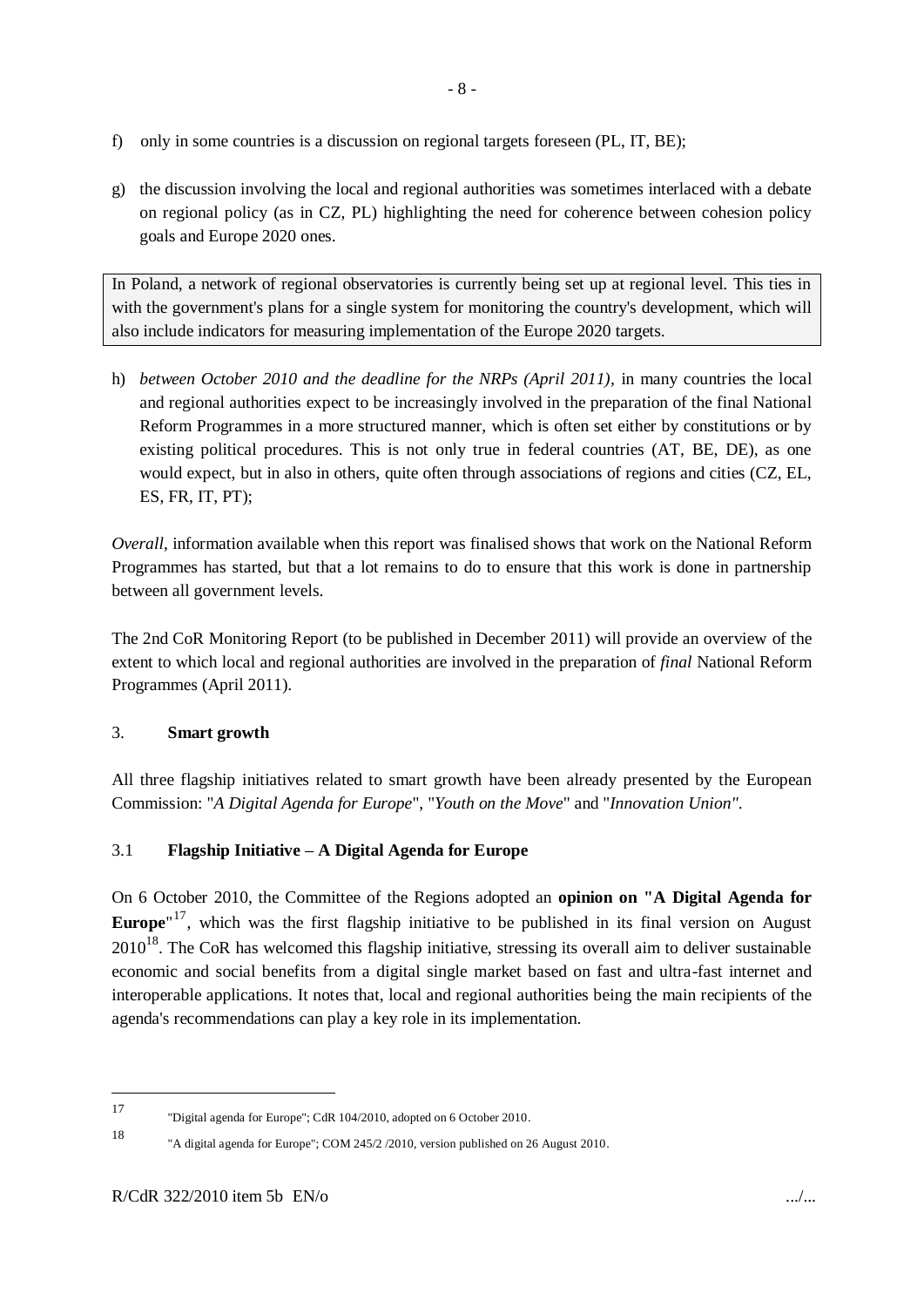Local and regional authorities have a key role to play in several actions listed in the Communication which can improve the quality of life and social and economic activities of citizens, in that they make it possible to deliver more efficient and personalised public services as well as local businesses, e.g. providing access to high-quality broadband at an affordable price; creating an e-skills exchange mechanism; this can help to re-skill additional groups currently not addressed by academic or commercial facilities. In addition, the CoR has commented on the need for a radical transformation of the education system, throughout a full integration of ICT in education and training.

The CoR underlines the need for a digital single market and draws attention to the fact that the lack of common European standards for electronic messages in e-commerce, especially invoicing, is one of the biggest technical obstacles. Therefore the revision of eSignature Directive, with a view to providing a legal framework for cross-border recognition and interoperability of a secure e-Authentication system is needed. On the other hand, the CoR calls for security requirements and a guarantee of privacy, in both building internet infrastructures and protecting personal data. More broadly, the CoR calls for an improvement of the interoperability of public administrations and the effectiveness of public service delivery. Moreover, in the field of culture, the CoR welcomes the decision to make Europe's cultural and scientific heritage accessible to all, through the realisation of Europe's online library, museum and archive.

## <span id="page-9-0"></span>3.2 **Flagship initiative** *– Innovation Union*

## **Outcome of a Quick Survey by the Europe 2020 Monitoring Platform**

The Committee of the Regions is currently exploring the possibility of an **opinion on the "Innovation Union" flagship initiative**, which could be adopted in 2011. In October 2010 the Europe 2020 Monitoring Platform launched a **quick survey** on this flagship initiative to gather an initial assessment of the Commission' proposal from its members. Seventeen questionnaires were submitted from local and regional authorities in 11 EU Member States.

## <span id="page-9-1"></span>3.2.1 "Innovation Union": perceived opportunities

The survey results confirm regions' and cities' focus on the Commission commitment to maximise social and regional benefits and to strengthen the knowledge base in the context of innovation. Among the actions envisaged by the European Commission in its Communication on Innovation Union<sup>19</sup>, respondent regions and cities considered improving the use of existing Structural funds for research and innovation projects as providing the most relevant opportunity for their territories. By using smart specialisation and finding synergies between financial instruments, LRAs can improve R&D activities and involve a large number of stakeholders sharing knowledge and experience.

<sup>1</sup> 19

<sup>&</sup>quot; Innovation Union"; COM 546/2010 published on 6 October 2010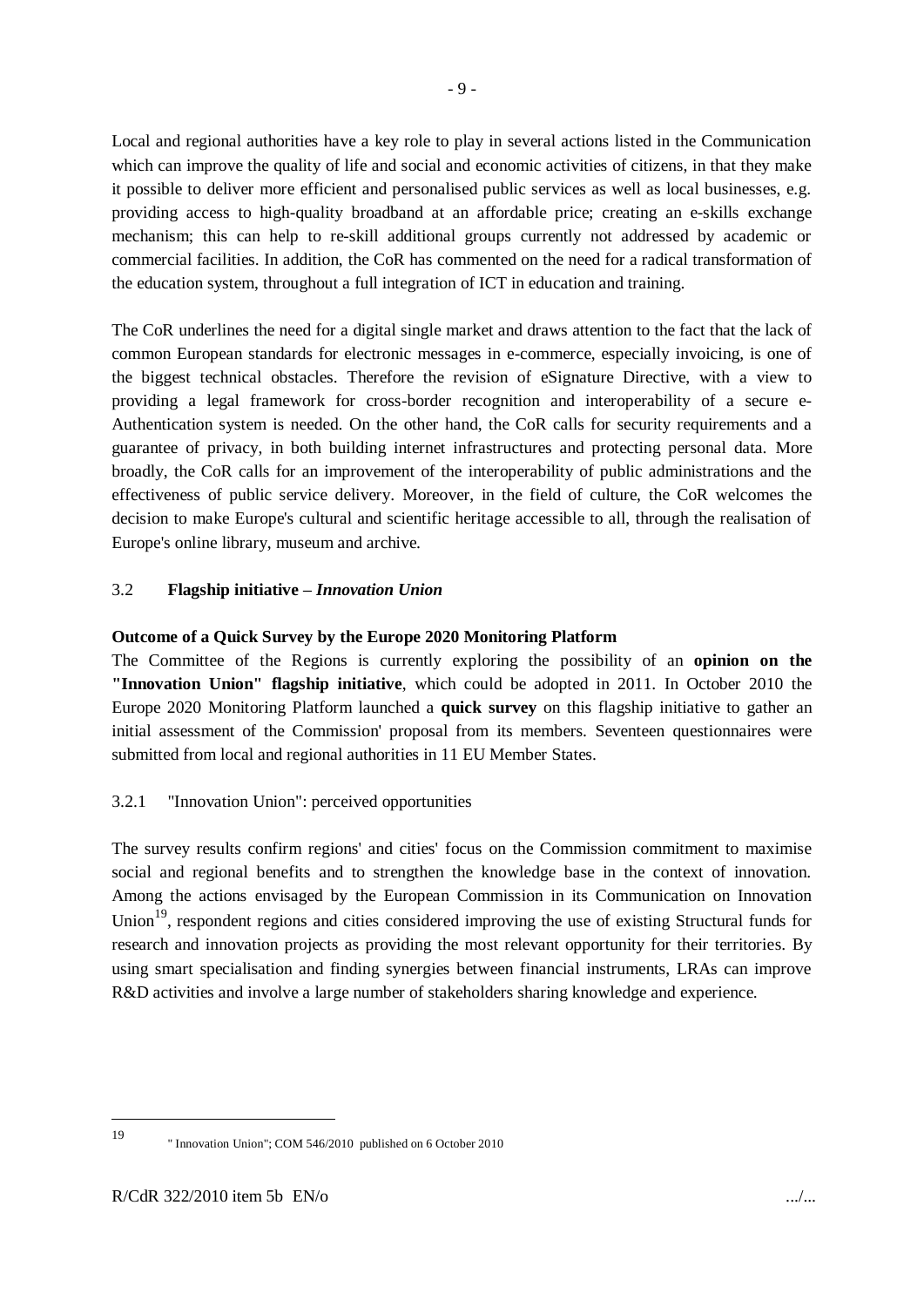#### **Funding opportunities for research and SMEs**

A multitude of national and regional programmes – mostly funded by the EU – are aimed at fostering research-industry collaboration, technology transfer and harnessing best practices (i.e. Stockholm and Łódź Universities). Many initiatives are examples of horizontal cooperation among local/regional authorities, chambers of commerce, SME associations, universities (i.e. Liberec Region, Apulia Region and Gipuzkoa province). Indeed, they contribute to reaching targets geared to supporting university-industry cooperation and delivering the right framework for smart growth.

The launch of a European Social Innovation Pilot and the opportunity to provide social innovation and expertise for social entrepreneurs and the public and third sectors through the implementation of the European Social Fund were identified as being of great interest.

The Commission's commitment to simplifying future EU research and innovation programmes, enabling easier access to funding and greater involvement of SMEs, were also stressed as important.

Actions for putting in place financial instruments to attract private finance for investments in research and innovation are strongly recommended.

### **LRAs promoting innovative culture**

Regions and cities coordinate ongoing projects with similar objectives to the actions foreseen in the Innovation Union, frequently in partnership with other LRAs, sometimes from foreign countries, and geared towards promoting innovative culture with the objective of fostering research-industry collaboration, technology transfer and application of best practices.

Moreover, the idea of setting up a European Design Leadership Board, to enhance the role of design in innovation policy and to establish a European Creative Industry Alliance, to develop new forms of support for these industries and to promote the wider use of creativity by other sectors has been warmly welcomed.

#### **Educational policies**

There are already regional and local initiatives envisaged to strengthen the knowledge base in respect of the Regional Innovation Strategy (e.g. PhD student grant programmes, networks of public laboratories, industrial liaison offices in regional universities). This strong interest in university cooperation ties in with the assertion that "business should also be more involved in curricula development and doctoral training so that skills better match industry needs" (i.e. Malmö**,** Łódź, Gipuzkoa, and Preston). Educational policies are often put in place to exploit the region's capacities for R&D, to start up collaborations and knowledge transfer between higher education institutes and business. However the lack of communication between these two sectors remains an issue in some regions.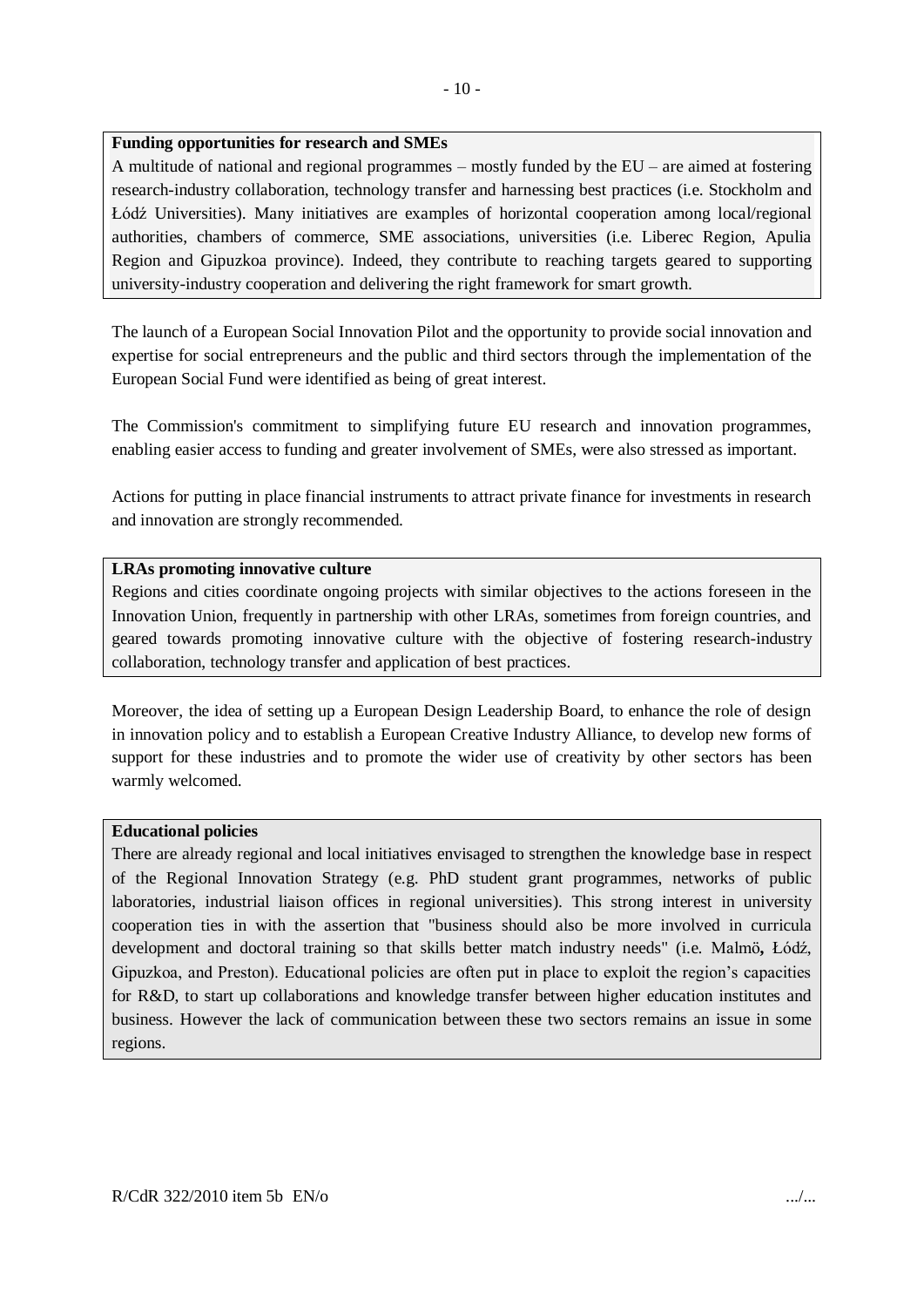#### <span id="page-11-0"></span>3.2.2 "Innovation Union": perceived challenges

The importance of innovation is widely recognised by all contributors; nevertheless they underline common difficulties in translating the goals set in the Communication into specific and effective actions for change. Respondents perceive the biggest challenge lying in the alignment of policies, actors and instruments, both horizontally and vertically, in a true multi-level governance spirit. In particular they underline the difficulties faced by cities and regions in playing a role as active players in the management and funding of actions.

Barriers to cooperation between science and business as well as public-private partnership are significant challenges on which LRAs want to focus their attention. To this end they suggest the need to reduce the administrative burden and simplify EU programmes. In border regions, the cross-border setting is sometimes considered an obstacle to integrated and functional research projects.

More effective use of Structural funds in the smart growth domain is considered as a priority but also a challenge in many territories. As the money flow will follow the policy priorities, the most efficient and effective policy choices are crucial in times of budget constraints.

Contributors are aware of innovation being a dynamic and wide-reaching concept yet they note that "managers and policy makers tend to use old tools and paradigms for addressing new problems and objectives", as put by one of the respondents. Some contributors mention that innovation policy still focuses too much on big companies (innovation in SMEs, services and creative sectors to be boosted) or on big cities and there should be more effort to foster an entrepreneurial spirit among young people (entrepreneurship to be included in curricula). Attracting and retaining talents is constrained by a shortage of housing for students and guest researchers.

## <span id="page-11-1"></span>3.3 **Flagship Initiative** *– Youth on the Move*

## **Outcome of a Quick Survey by the Europe 2020 Monitoring Platform**

The Committee of the Regions is currently preparing an opinion on the "Youth on the Move" flagship initiative whose final adoption is envisaged for January 2011. The Europe 2020 Monitoring Platform launched a quick survey in September 2010 on this flagship initiative to gather from its members an initial assessment of the Commission' proposal. Seventeen questionnaires were submitted from local and regional authorities in eight EU member states.

## <span id="page-11-2"></span>3.3.1 "Youth on the Move": perceived opportunities

Respondents see many actions envisaged in this flagship initiative as relevant for their work on the ground. With one of the contributors underlining that the goal is to "treat young people not only as an economic resource, but as an engine of citizenship education and democratic coexistence", most respondents still recognised the relevance of the Commission's initiatives aimed at matching demand and supply on the labour market. Respondents see reform of the higher education system as also very important, aiming at strengthening the link between business and education and giving young people the opportunity to enter the labour market while improving innovation capabilities of companies.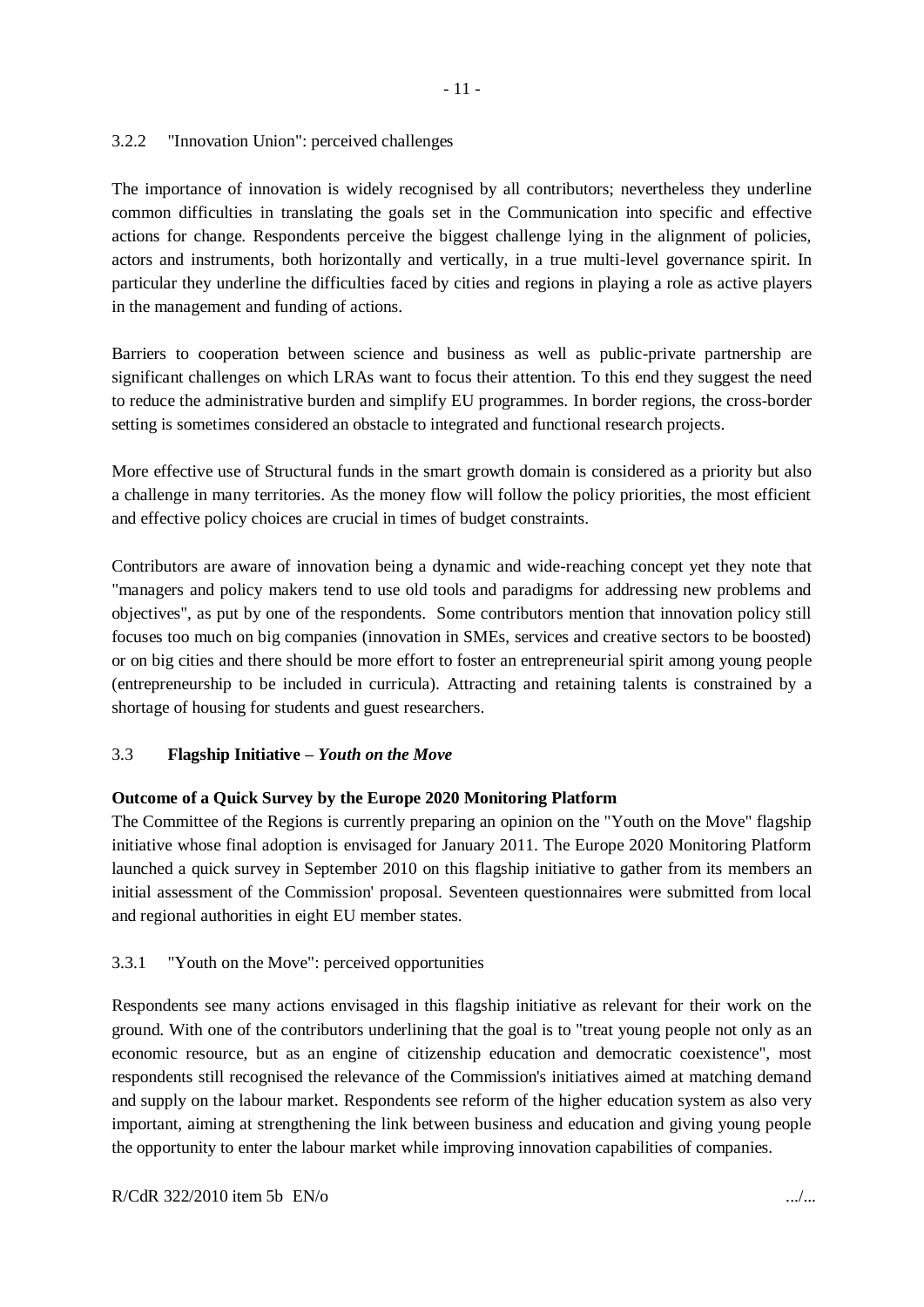#### **Regions and cities already working towards EU headline targets**

There are already regional and local initiatives envisaged in respect of the Youth on the Move flagship initiative (e.g. local, regional youth cards, regional support programmes for young entrepreneurs, websites dedicated to youth). Indeed, many regions and cities are already contributing to reaching EU headline targets, e.g. a strong focus on initiatives aimed at bringing early school leavers back to education and/or to help them to get a job). It is important in this context that local and regional authorities find synergies between their ongoing practices and possibilities offered by this flagship initiative.

Furthermore, most contributors appreciated all initiatives related to the enhancement of young people's mobility: the "European Vacancy Monitor", "European skill passport", "Youth on the move card", "Your first EURES job". These initiatives can attract the attention of a great number of young people as there are still too many barriers to moving around, with "bad stories shaping the debate on moving across borders" as coined by one of the respondents. In addition, funding is of extreme importance to supporting young people in search of a job or for education.

The creation of a website on scholarships, funding and job opportunities and communicating with young people is the action most frequently planned by local and regional authorities. Finally, respondents see the EU benchmark systems for learning mobility and the higher education performance benchmark as a chance to exploit their (sometimes leading) position in these areas.

## <span id="page-12-0"></span>3.3.2 "Youth on the Move": perceived challenges

The most difficult target for regions and cities is to ensure that all young people find a job or get work experience within four months of leaving school and to reduce drop outs from the school system.

Another big challenge is the lack of coordination among institutional actors, social partners and educational institutions. Tight coupling of strategies and actions among all stakeholders is needed to ensure a good impact from programming and funding.

#### **Cooperation and partnership for more effective youth policies**

Local and regional authorities are involved in various forms of territorial cooperation to implement their projects: cross-border networks (e.g. Euroregion Baltic Youth Board), twinning cities agreements (Porta Futuro between Rome and Barcelona) or partnerships with third country actors (e.g. Rome cooperating with Chisinau, Moldova to support the latter city in setting up public employment services and implementing a mobility scheme for highly skilled young people). Many initiatives are based on vertical cooperation (between local/regional authorities, chambers of commerce, SME associations, universities) or realised in partnership between all levels of government.

Public spending constraints (sometimes due to recent cuts of national resources dedicated to education and youth policies) and subsequent insufficient financial resources are also stressed as a big obstacle.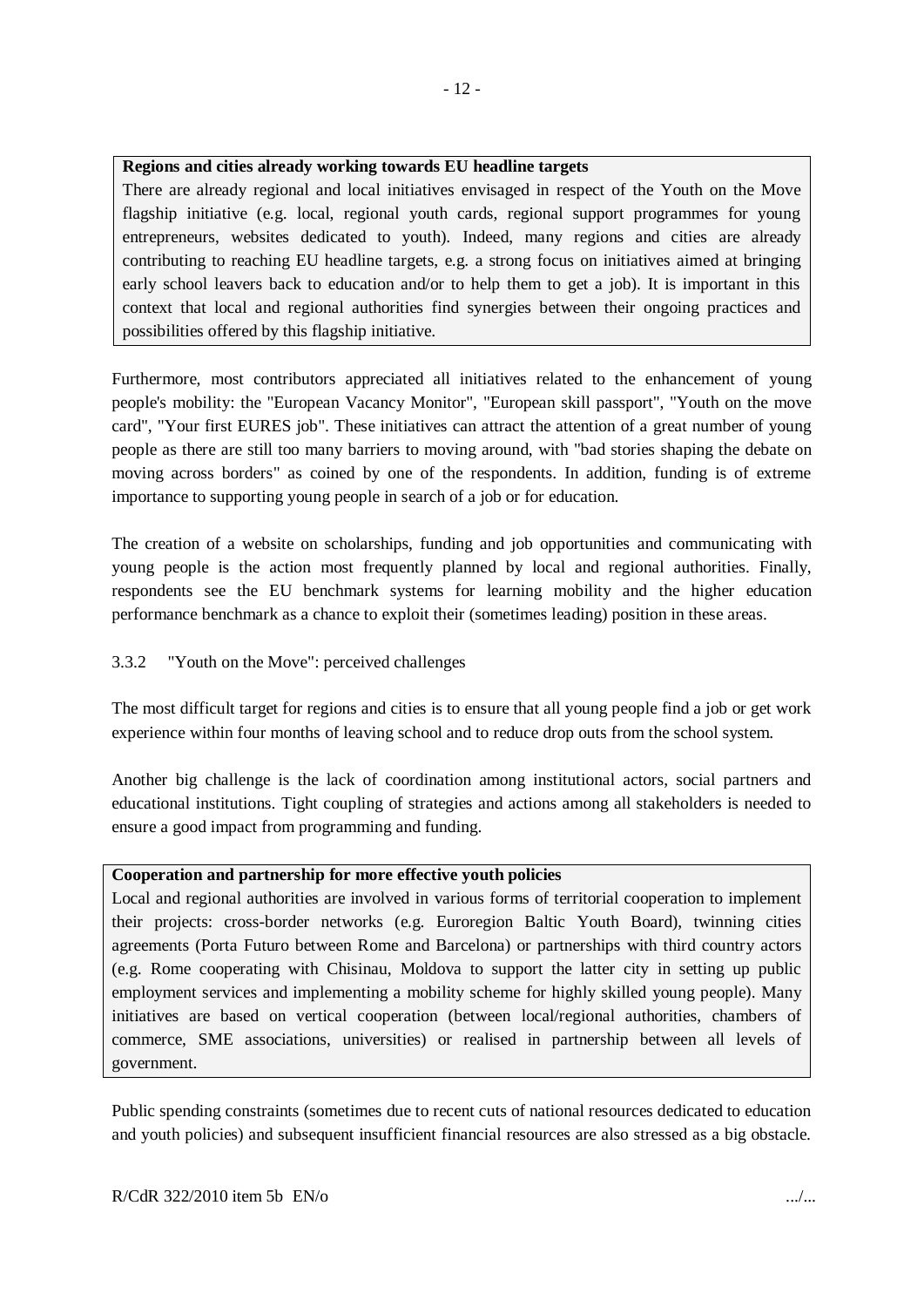In the view of one contributor, the Commission's document gives hardly any insight on how the proposed actions should be financed. Thus it is important that proposed initiatives are included in the design of the next generation of EU education, training and youth programmes post-2013 and supported by the next EU Multiannual Financial Framework.

#### **Funding opportunities for regions and cities**

Local and regional authorities widely use funding opportunities provided by their respective national governments. However with many of them coming to an end, there are concerns about the continuity of the projects and launch of the new ideas. Regions and cities often turn to the EU for financial support for their innovative initiatives.

How to communicate all available opportunities to young people so that they can find them amid the maze of online information is another big challenge. Strengthening dialogue between young people and regional/local administrations (e.g. via more interactive communication channels), showing how implementing actions from this flagship initiative will affect people on the ground, rebuilding trust in the institutions and providing interesting teaching programmes for schools about the opportunities that the EU offers are some of the solutions offered by respondents.

According to some respondents, the success of the envisaged initiatives also requires a shift of perception in some areas, in order to grasp the opportunities available to study across the European Union, to make lifelong learning familiar and user-friendly for everybody, to consider foreign languages as an investment rather than an obligation or to acknowledge the value of apprenticeship.

Finally, the diversity of regional or national education systems may hinder the implementation of some actions such as a European student lending facility or ambitious mobility initiatives (i.e. in some countries an unemployed person cannot be sent by employment services for training abroad).

#### <span id="page-13-0"></span>4. **Sustainable growth**

The two flagship initiatives under the pillar of sustainable growth are *"An Integrated Industrial Policy for the Globalisation Era*<sup>20</sup>" which was published on 28 October and will be assessed in the 2nd CoR Report in 2011, and *"Resource efficient Europe"* which will be composed of several communications whose publication is expected to be completed in spring 2011.

#### <span id="page-13-1"></span>4.1 **Flagship initiative – An industrial policy for the globalisation era**

In its **Resolution** on the Stronger involvement of Local and Regional Authorities in the Europe 2020 strategy, the CoR considered that the added-value of regional and local authorities in "An industrial policy for the globalisation era" flagship initiative could relate to "improving the legislative framework on public-private partnerships, simplifying public procurement legislation, including the use of e-procurement; reconciliation of work and family life through a better quality of public

<sup>1</sup> 20

<sup>&</sup>quot;An Integrated Industrial Policy for the Globalised Era"; COM(2010) 614 published on 28 October 2010.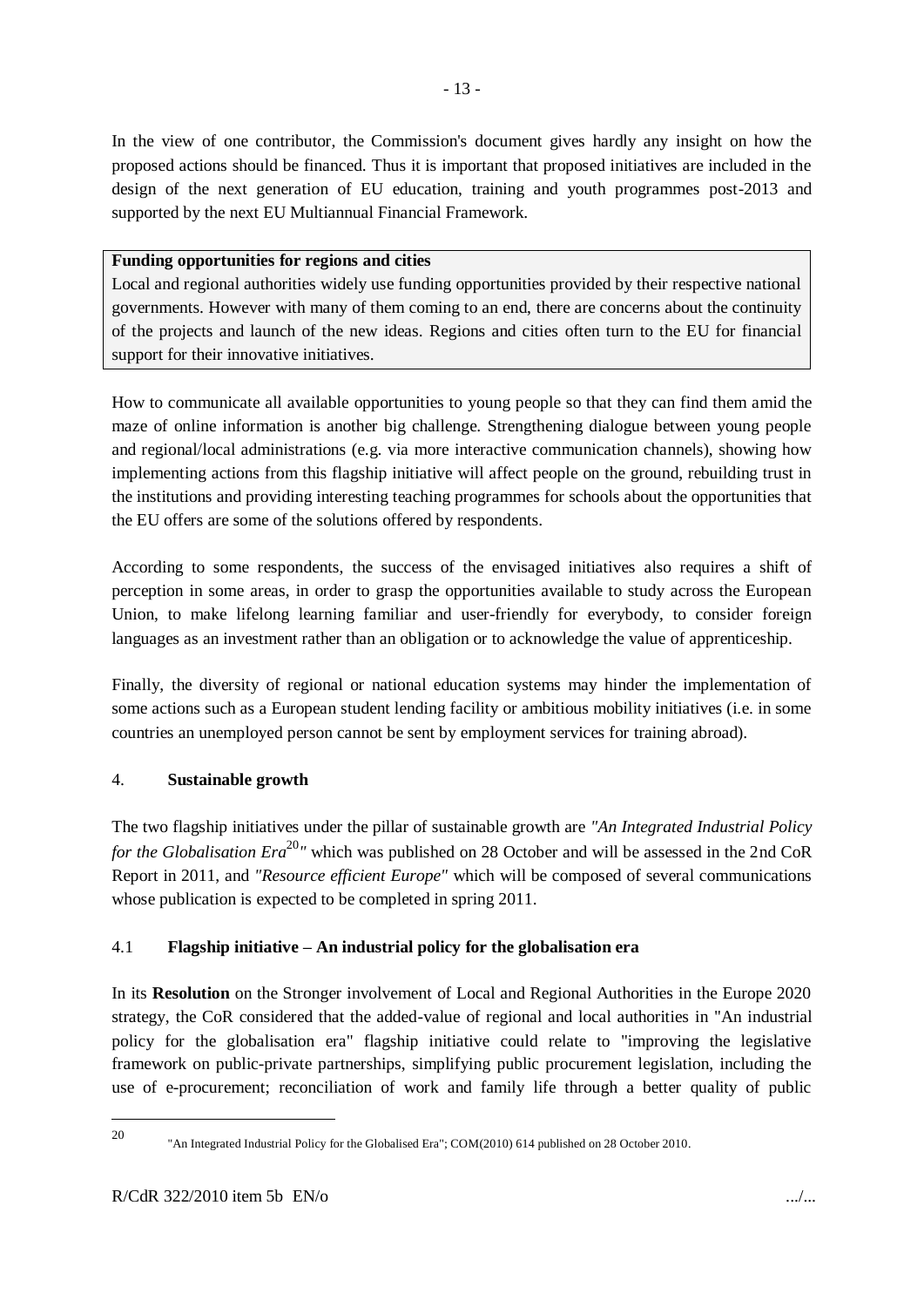services; cutting red tape; support to small and medium-sized enterprises: information, better access to credit and funding, training and advice to  $SMEs<sup>21</sup>$ . As for the link between this flagship initiative and cohesion policy, the Committee stressed that the latter has a valuable contribution to make in improving competitiveness by boosting the potential for industrial development of weaker regions in particular, supporting cluster initiatives, supporting SMEs, developing business-related infrastructure and fostering industrial diversification $^{22}$ .

#### <span id="page-14-0"></span>4.2 **Flagship Initiative – Resource efficient Europe**

Although this FI had not yet been published when this report was being finalised, a series of monitoring results as well as CoR political statements have become available in 2010.

In the policy field of climate change and energy efficiency, the CoR expressed its position in 2010 with a **Resolution**<sup>23</sup> on the Cancún climate summit. The CoR has stated, inter alia, that Europe 2020 supports the EU objective of an ambitious global climate change agreement at the  $\text{Rio} + 20$  Earth Summit in 2012. It considered that climate adaptation and mitigation must be mainstreamed into all existing EU policy frameworks. It also emphasised that "territorial pacts", as proposed by the CoR, could be a very important tool in the fight against climate change, as this can be achieved in an effective way only via a close partnership between the European, national, regional and local levels of government based on the principle of subsidiarity. To stimulate local and regional activities geared towards the ambitious objectives of the EU 2020 strategy, the CoR has suggested the creation of new instruments as priority lines in the Structural Funds or as a separate Energy Investment Fund; it has also recommended strategic public private partnerships such as alliances between small and mediumsized enterprises and local and regional authorities with a view to further developing and applying low carbon technologies, also inviting regions and cities to conclude local climate action pacts between public and private partners. A substantial proportion of the revenue from the European emissions trading scheme should be made available to local and regional authorities for putting climate change mitigation and adaptation measures into effect at local level.

In its draft **Outlook opinion**<sup>24</sup> on the "European Energy Action Plan for 2011-2013" the Committee of the Regions has drawn attention to the close relationship which exists between the recovery plan and investment in energy efficiency and renewable energy in the context of the current economic and environmental crisis. The need for better involvement of the private sector has been stressed. To support energy companies in delivering major investment in new generation technologies and infrastructure allowing energy flowing and switching to low carbon energy, financial institutions will

<sup>21</sup> CoR Resolution " Stronger involvement of Local and Regional Authorities in the Europe 2020 strategy", CdR 199/2010 adopted on 10 June, 2010, point 10.2.

<sup>22</sup> CoR Opinion on "Contribution of Cohesion Policy to the Europe 2020 Strategy" CdR 223/2010, adopted 6 October 2010, point 53.  $23$ 

<sup>&</sup>quot;Resolution on The Cancun Climate Summit"; CdR 284/2010 adopted on 6 October 2010.

 $24$ "EU Energy Action Plan for 2011-2020"; CdR 244/2010, for adoption by CoR plenary on 1/2 December 2010.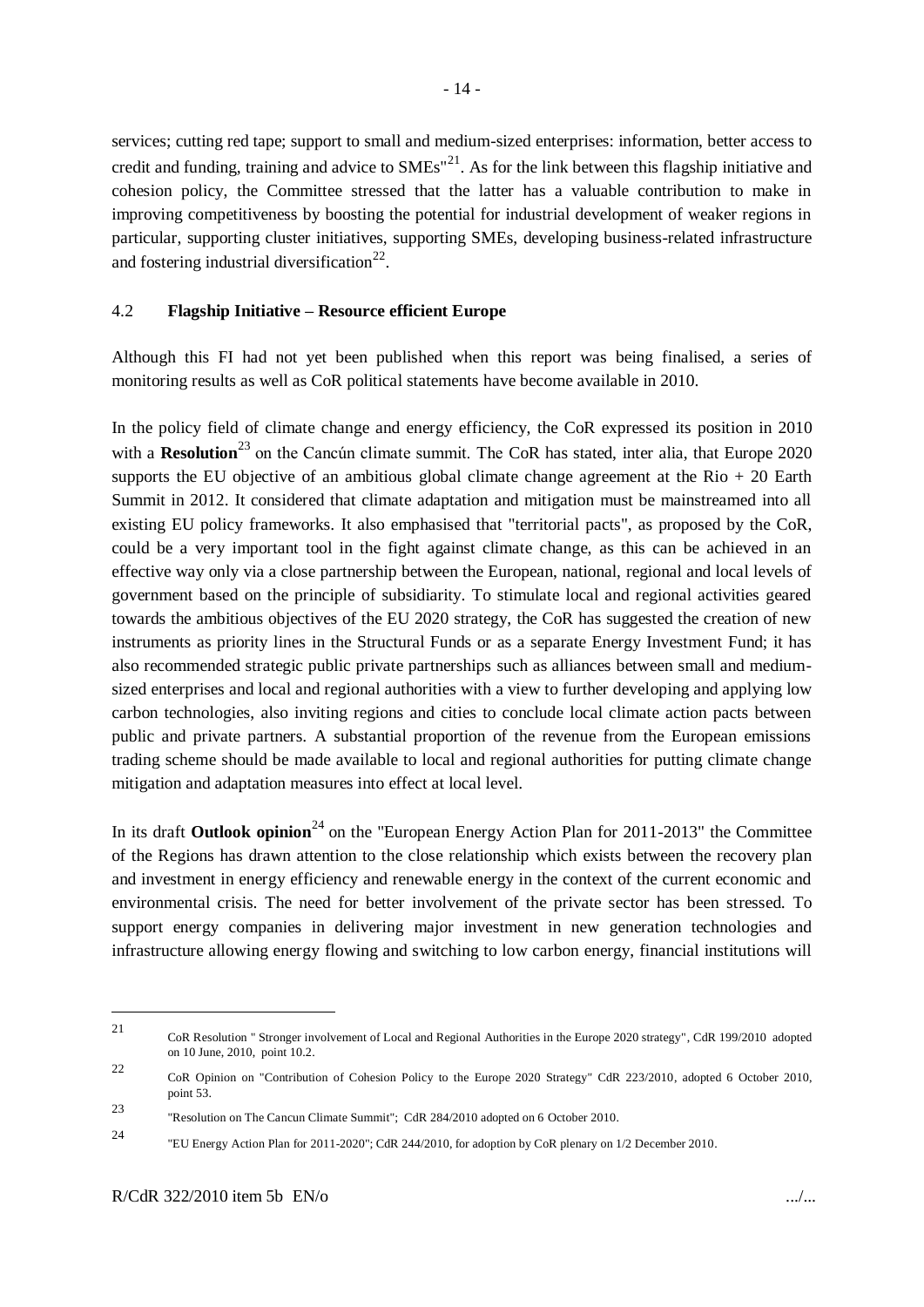require an innovative financial project underwritten by national government, the EU institutions or by an Energy Investment Fund.

Preliminary results of a **Survey**<sup>25</sup> on the territorial impact of the planned revision of the EU Biodiversity Strategy (due by end of 2010), show that respondent local and regional authorities (a) are usually at the forefront when setting the protection of biodiversity as a priority, (b) experience knowledge gaps which hinder the creation of a baseline for proper quantitative measuring, (c) that there is a clear need for more straightforward and substantial financing of the biodiversity programmes, (d) cross-border cooperation is a crucial element to be taken into account for any initiative and (e) the LRAs would welcome the exchange of best practices and checking mechanisms.

## **Survey on "Sustainable Energy Policies by EU Regions and Cities: Good Practices and Challenges"**

A **Survey** <sup>26</sup> on "Sustainable Energy Policies by EU Regions and Cities: Good Practices and Challenges", carried out in the first half of 2010 by the Europe 2020 Monitoring Platform with the support of the Covenant of Mayors, found that ongoing initiatives implemented by local and regional authorities, usually follow an *integrated approach* (as they are more likely to be part of a larger programme or policy action plan, such as a Local Agenda 21 or a Local Climate Strategy) and are *multi-sector*, *multi-action* and *multi-level* (as they involve on average five sectors each, the main ones being energy supply and distribution, public as well as residential buildings, horizontal measures such as policy planning, communication and awareness).

## **The integrated approach to Vienna's environmental protection programme**

The environmental protection programme of the city of Vienna (Austria) includes more than 100 measures in the areas of energy, mobility, and urban structure, procurement, waste management, land and forest management and conservation.

Initiatives are *multi-action* because they include a variety of simultaneous actions, such as communication measures, public sector investment, investment in public premises and training.

#### **Amsterdam, a comprehensive approach to electric city transport**

The city of Amsterdam is aiming to encourage the transition to electric transport through a variety of measures, including the construction of charging stations, the provision of subsidies to companies wishing to buy electric cars, the facilitation of offers of electric cars by making agreements with car companies, the setting up of pilots for electric quick loading, etc.

<sup>25</sup> In Autumn 2010, the CoR carried out a consultation on the territorial impact of the EU's post 2010 Biodiversity Strategy, through the Subsidiarity Monitoring Network, the EU2020 Platform and the EGTC Platform. In accordance with the cooperation agreement linking the European Commission and the Committee of the Regions since 2005, the outcome of this survey is the CoR contribution to the Impact Assessment of the revised Biodiversity Strategy, in preparation by the European Commission services in charge.

<sup>26</sup> Report of the survey is available on: http://portal.cor.europa.eu/europe2020/Pages/welcome.aspx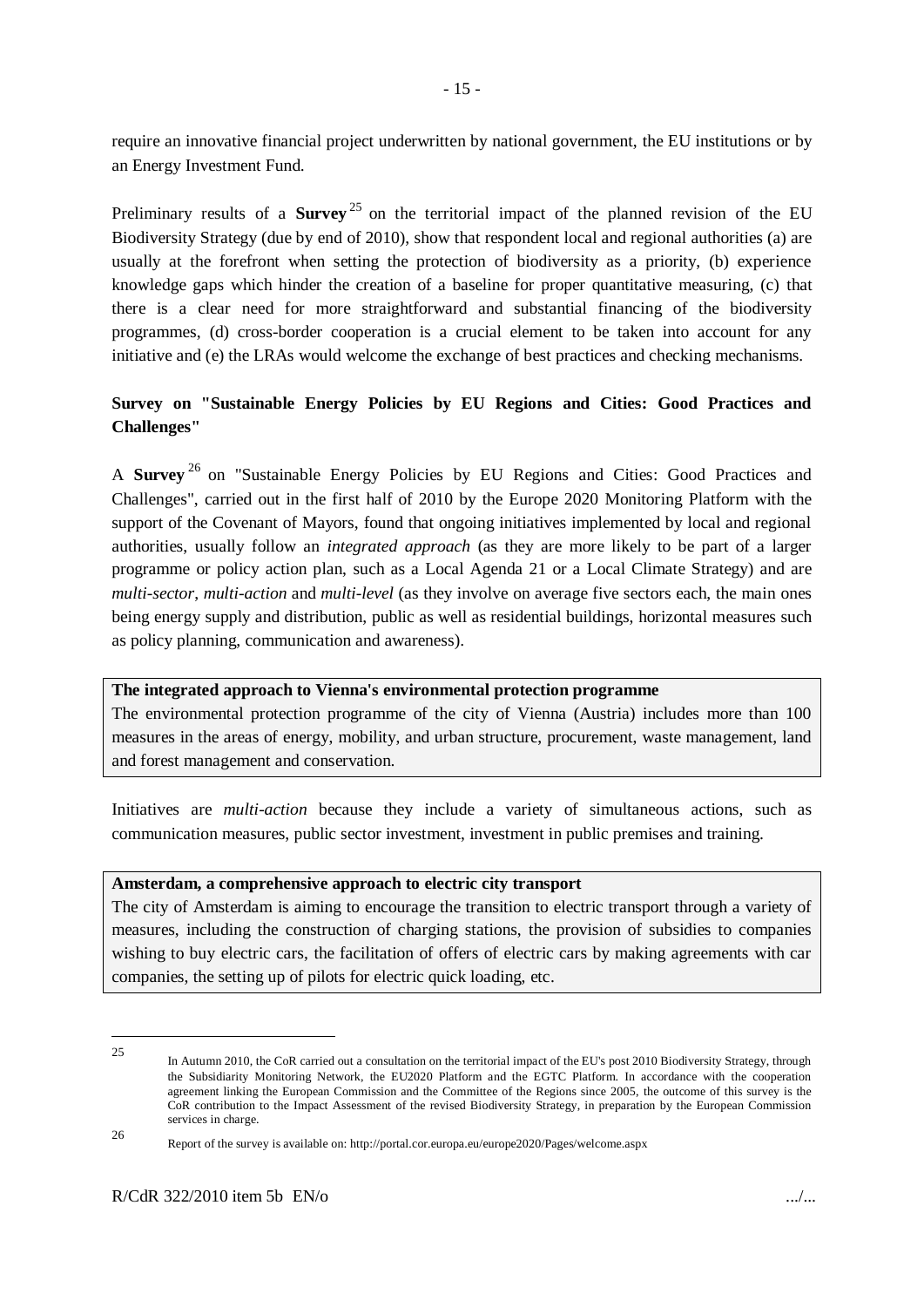*Multi-level governance* appears as an essential element for initiatives, as the most comprehensive actions are those implemented by local and regional authorities in partnership with other levels of government.

#### **Multi-level governance structure in Wallonia's initiative**

The "Wood Energy and Rural Development Plan for Wallonia" (Belgium) is a regional initiative which brings together several ministries and their administrations in Wallonia, aimed at encouraging rural municipalities and other authorities to choose woodland by-products as fuel to heat their buildings.

In this context, the national level and the EU mainly provide funding and adopt legislation, while the regional level is more balanced and comprehensive – providing funding and other resources and adopting legislation and implementing actions – and local authorities are mostly focused on implementation actions.

**The Interreg co-financed 'Cross-border plan of exploitation and evaluation of smooth geothermy in the Municipalities of Moudros and Geroskipou'**

This plan was implemented in the framework of the EU Initiative INTERREG IIIA Greece-Cyprus 2000-2006 and specifically of Measure 3.2 "Protection, promotion and management of natural environment". The project budget was financed from both the European Regional Development Fund (75%) and national resources (25%)

Besides multi-level governance, horizontal partnership and cross-border agreements also play an important role.

## **The cross-border partnership of the ISLE-PACT project**

The ISLE-PACT project is linked to the development of Local Sustainable Energy Action Plans, with the aim of achieving the Europe 20/20/20 goals. Twelve partners representing European islands are taking part in the project. The project coordinator is the Outer Hebrides of Scotland (Comhairle nan Eilean Siar - CnES) and the project is co-funded by the European Commission, Directorate-General for Energy.

Working in networks provides significant added value, above all for supporting small local authorities with limited resources in their endeavour to plan energy policy and actions. Here the supporting structures helping the Covenant of Mayors<sup>27</sup> can play an essential role.

While the success of these initiatives is directly linked to political leadership and public participation, the main obstacle underlined in the survey is related to the financial and human resources needed – as the economic crisis seems to have a substantially negative impact.

 $27$ <http://www.eumayors.eu/>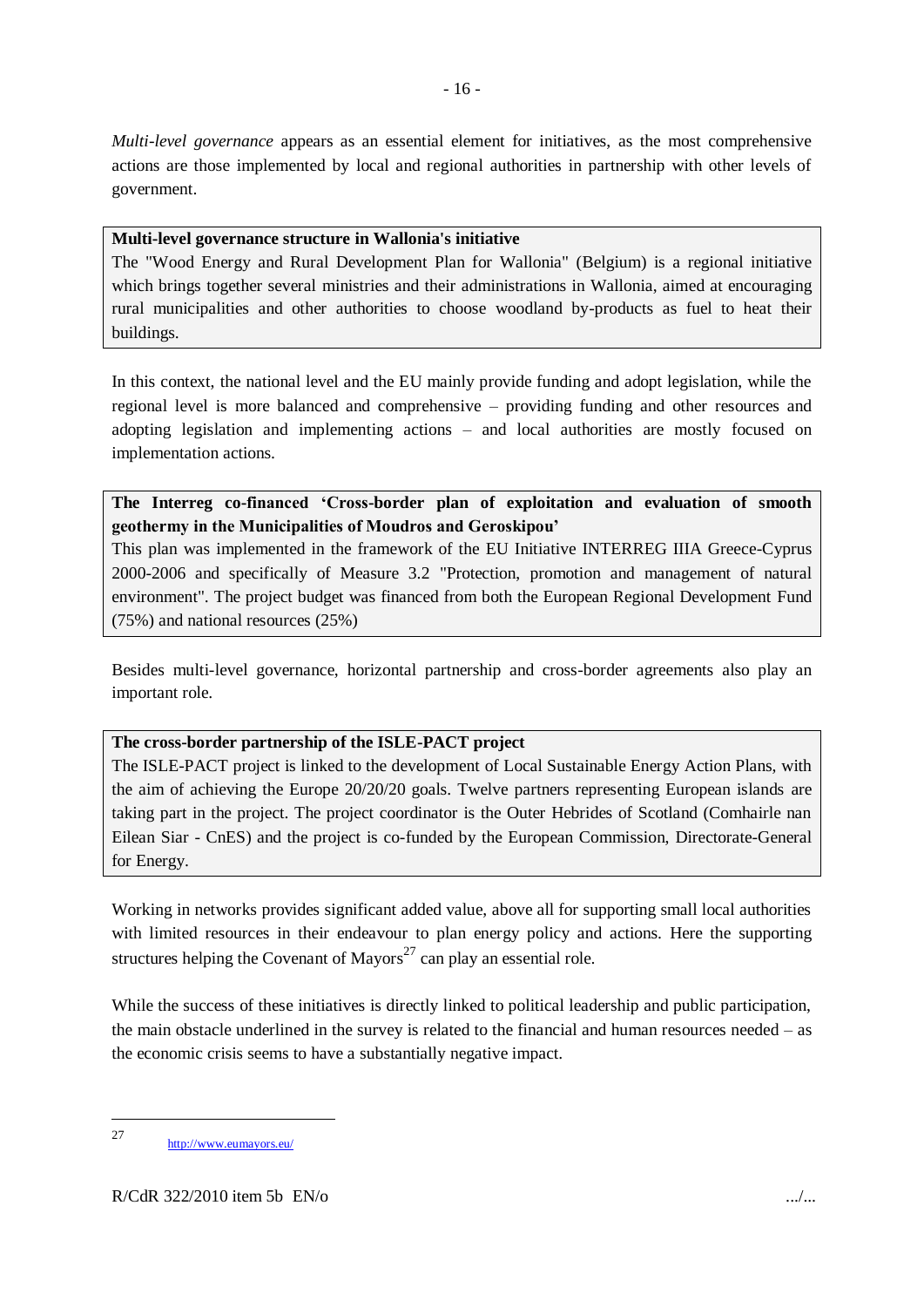Most of the initiatives reported are essential for achieving the 20-20-20 headline target while showing a potential for improving competitiveness and growth and generating new jobs.

## **Millepiedibus, an initiative for children**

Developed to raise awareness on sustainable lifestyles, the initiative, implemented in the municipality of Robbiate (Italy), aims at optimising children's daily journeys to school by setting up safe routes between home and school.

## <span id="page-17-0"></span>5. **Inclusive growth**

Both flagship initiatives supporting the Inclusive growth priority – *"An Agenda for New Skills and Jobs"* and the *"European Platform against Poverty"* are scheduled to be published after this report has been finalised. The Committee of the Regions has recently raised some political issues in these two policy areas.

## <span id="page-17-1"></span>5.1 **Flagship Initiative – An Agenda for New Skills and Jobs**

The **CoR Resolution** "on the Stronger involvement of Local and Regional Authorities in the Europe 2020 strategy<sup>"28</sup> recapped the added-value of regional and local authorities in the above two flagship initiatives. Concerning the labour market, local and regional authorities play a key role in delivering flexicurity policies, prepare people for integration into the labour market, improve the quality of education and training and develop the "Erasmus programme for local and regional civil servants and for elected representatives" to contribute to a better knowledge of the management of public affairs.

In turn, the **CoR opinion** on the "Contribution of Cohesion Policy to the Europe 2020 Strategy"<sup>29</sup> has welcomed the Commission's efforts to support the younger generation in the world of training and work and recommended promoting mobility for students and trainees and providing support to integrate young people in the labour market.

## <span id="page-17-2"></span>5.2 **Flagship Initiative – European Platform against Poverty**

As for the flagship initiative devoted to anti-poverty measures, as introduced in the CoR Resolution, regions and cities are *already* developing a territorialised social inclusion agenda, ensuring better complementarity between EU funds addressing social inclusion and the fight against poverty while using legal competences and programmes tailored to local needs, creating a new dimension for combating poverty by recognising the explicit needs of women in the workplace and as entrepreneurs, recognising the need to focus on young people and children and establishing regional observatories to monitor indicators and policies related to social inclusion. The CoR opinion reiterated that cohesion policy will contribute to combating poverty in the European Union by supporting local and regional inclusion and employment projects. In particular, cohesion policy will invest some EUR 19 billion to

<sup>28</sup> CdR 199/2010, adopted 10 June 2010.

 $29$ CdR 223/2010, adopted 6 October 2010, point 54.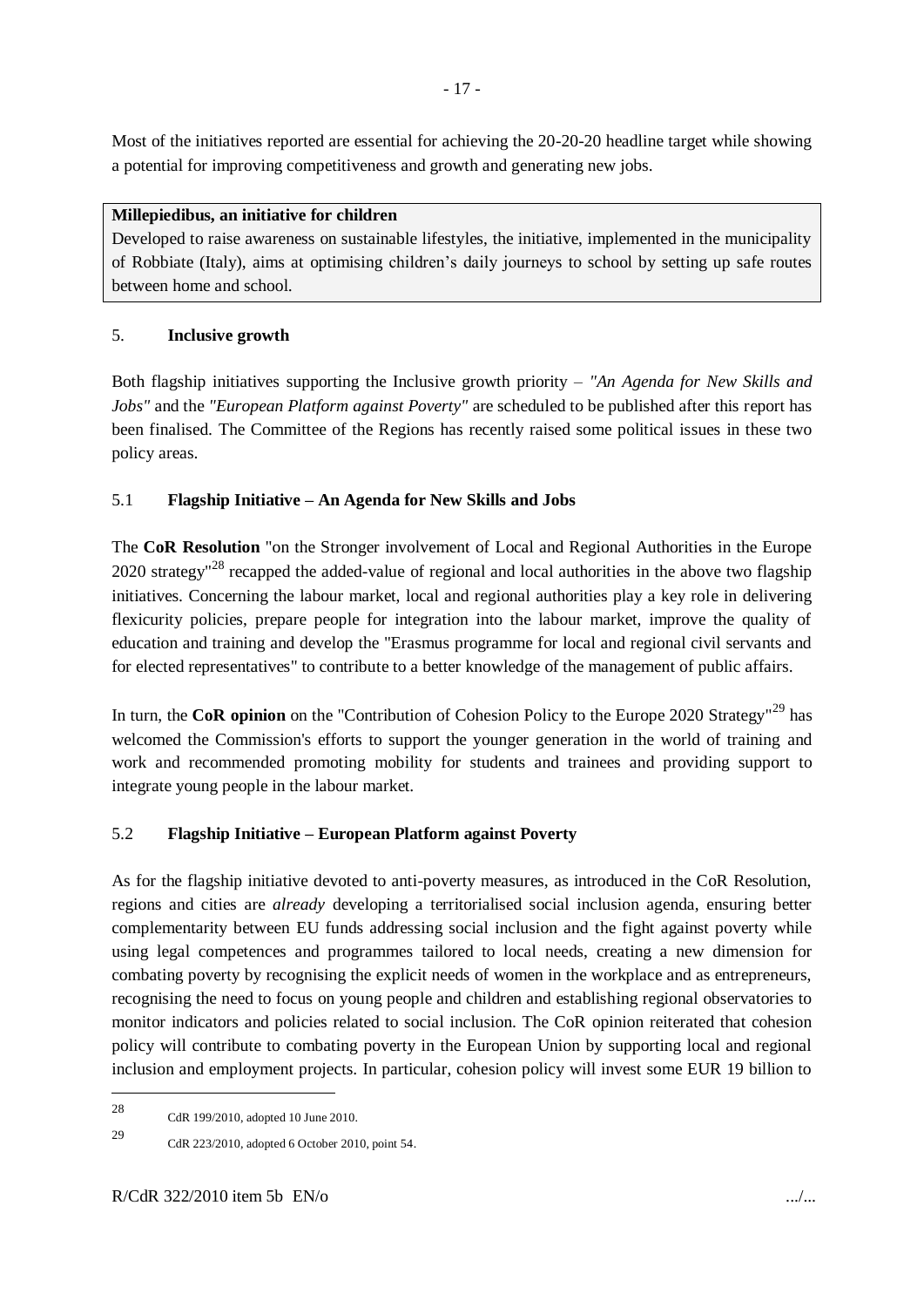help remove barriers to employment, in particular for women, young people and older and low-skilled workers<sup>30</sup>.

In its **opinion** on Combating Homelessness  $31$ , the Committee of the Regions highlighted that homelessness is an extreme form of poverty and social exclusion, and should therefore be paid more attention in the EU's Social Protection and Inclusion Strategy. The year 2010 is a good moment to raise awareness of this persistent problem, which risks becoming worse in the context of the economic crisis. In addition, the Committee pointed to the key role of local and regional authorities when it comes to taking practical and vigorous action to combat homelessness. They bear the real responsibility, they have substantial experience and, in many cases, effective methods and programmes geared to both pre-emptive, emergency and long-term measures. This increases the need for a clearer division of responsibilities between the various authorities and levels of government.

In the context of the 'European Year for Combating Poverty and Social Exclusion', the Committee of the Regions invited local and regional authorities, organisations and EU institutions to exchange good practice and expertise in the fight against poverty and social exclusion at local level. 200 experts from regional authorities gathered to discuss a political framework and comment on 24 local projects, which had been selected and grouped according to three thematic strands: making local social services more accessible to all**,** preparing people for integration into the labour market and inclusive citizenship in urban and rural areas**.** Through this event, the Committee of the Regions "aimed at encouraging local and regional authorities, organisations and EU institutions to exchange good practices and expertise in the fight against poverty and social exclusion at local and regional levels, and at fostering networking between governmental and non-governmental actors in the endeavour of reducing poverty"<sup>32</sup>.

## <span id="page-18-0"></span>6. **Horizontal Issues**

Besides the flagship initiatives, "horizontal" actions are also needed to boost smart, sustainable and inclusive growth, including those aimed at identifying "missing links" and fixing "bottlenecks" – mainly in the fields of the internal market and infrastructure – as well as other actions aimed at making Europe 2020 more effective – such as smart regulation initiatives, adoption of new indicators beyond GDP and possible others. In each annual report, the CoR Monitoring Report will look at one or more of these actions.

<sup>30</sup> CdR 223/2010, point 38.

<sup>31</sup> CdR 18/2010, adopted 6 October 2010, Rapporteur, Tore Hult (SE/PES).

<sup>32</sup> Quotations from the introductory speech of Arnoldas Abramavičius, chairman of the Committee of the Regions' Commission for Economic and Social Policy, The agenda of the event and all speeches are available at: [http://www.cor.europa.eu/pages/EventTemplate.aspx?view=folder&id=727a3dfd-349b-47e6-b4dd](http://www.cor.europa.eu/pages/EventTemplate.aspx?view=folder&id=727a3dfd-349b-47e6-b4dd-bd5c2c91e036&sm=727a3dfd-349b-47e6-b4dd-bd5c2c91e036)[bd5c2c91e036&sm=727a3dfd-349b-47e6-b4dd-bd5c2c91e036.](http://www.cor.europa.eu/pages/EventTemplate.aspx?view=folder&id=727a3dfd-349b-47e6-b4dd-bd5c2c91e036&sm=727a3dfd-349b-47e6-b4dd-bd5c2c91e036)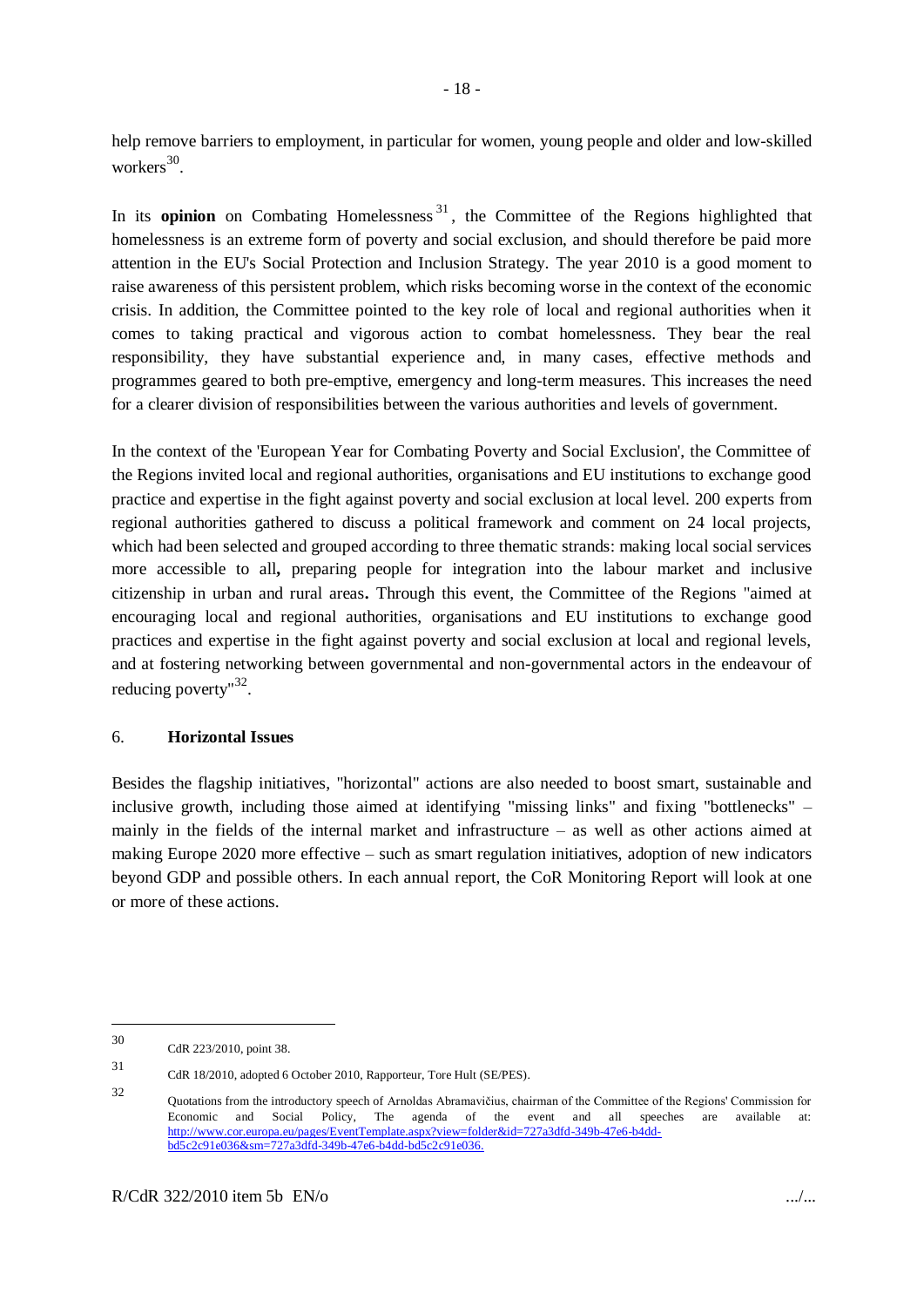#### <span id="page-19-0"></span>6.1 **GDP and beyond**

In an **opinion** on "*Measuring Progress - GDP and beyond*" <sup>33</sup>, the Committee of the Regions stressed that GDP is not an accurate measure of the ability of a society to tackle issues such as climate change, resource efficiency, quality of life or social inclusion. Therefore, it proposed that the indicators selected to direct public policies comply with the priorities of the EU 2020 Strategy and has supported the initiatives being taken by the European Commission to develop such indicators.

Moreover, the CoR has proposed that after 2013 the application of the Structural Funds, including the Cohesion Fund, be not based solely on per capita GDP.

The CoR has also stressed that local and regional authorities should actively participate in measuring economic, social and environmental progress and would need support from the EU to develop the appropriate capacity and obtain the required resources.

Indeed, many of Europe's local and regional authorities are already developing indicators designed to measure societal progress and territorial cohesion. There are many examples of the application of environmental or social accounting at regional/local level, using indicators which are focused on specific sectors and issues  $34$ .

Moreover, the CoR has in particular reiterated that the urban and rural aspect should be better highlighted across a broad range of EU policies, especially in the context of territorial cohesion, where the development of relevant economic, environmental and social indicators could enhance the quality of local and regional policies. Such indicators could help improve the criteria for impact assessment and better allocation of Structural Funds.

The CoR has maintained that new indicators to be developed in this respect should be robust, reliable and widely recognised in order to measure progress towards an environmentally efficient economy and should provide a foundation for building a framework of sustainable development indicators, i.e. in the social, economic and environmental spheres. The CoR has also held that the European Commission should provide support and resources for the creation of statistical databases at local and regional level, covering the entire European Union.

The above opinion could also benefit from a **Quick Survey** carried out by the Europe 2020 Monitoring Platform. Contributors to this survey, stressed, inter alia, (a) that an increase in regional and social disparities had a negative impact on the environment as less advantaged communities were forced to make short-term compromises between growth and environmental protection, and (b) the importance of using indicators on a regional basis despite the need to develop statistical resources that this implied. Additional indicators should take better account of the specific characteristics of a given

<sup>33</sup> CdR 163/2010, adopted on 5 October 2010.

<sup>34</sup> Examples can be found at http://www.cor.europa.eu/europe 2020.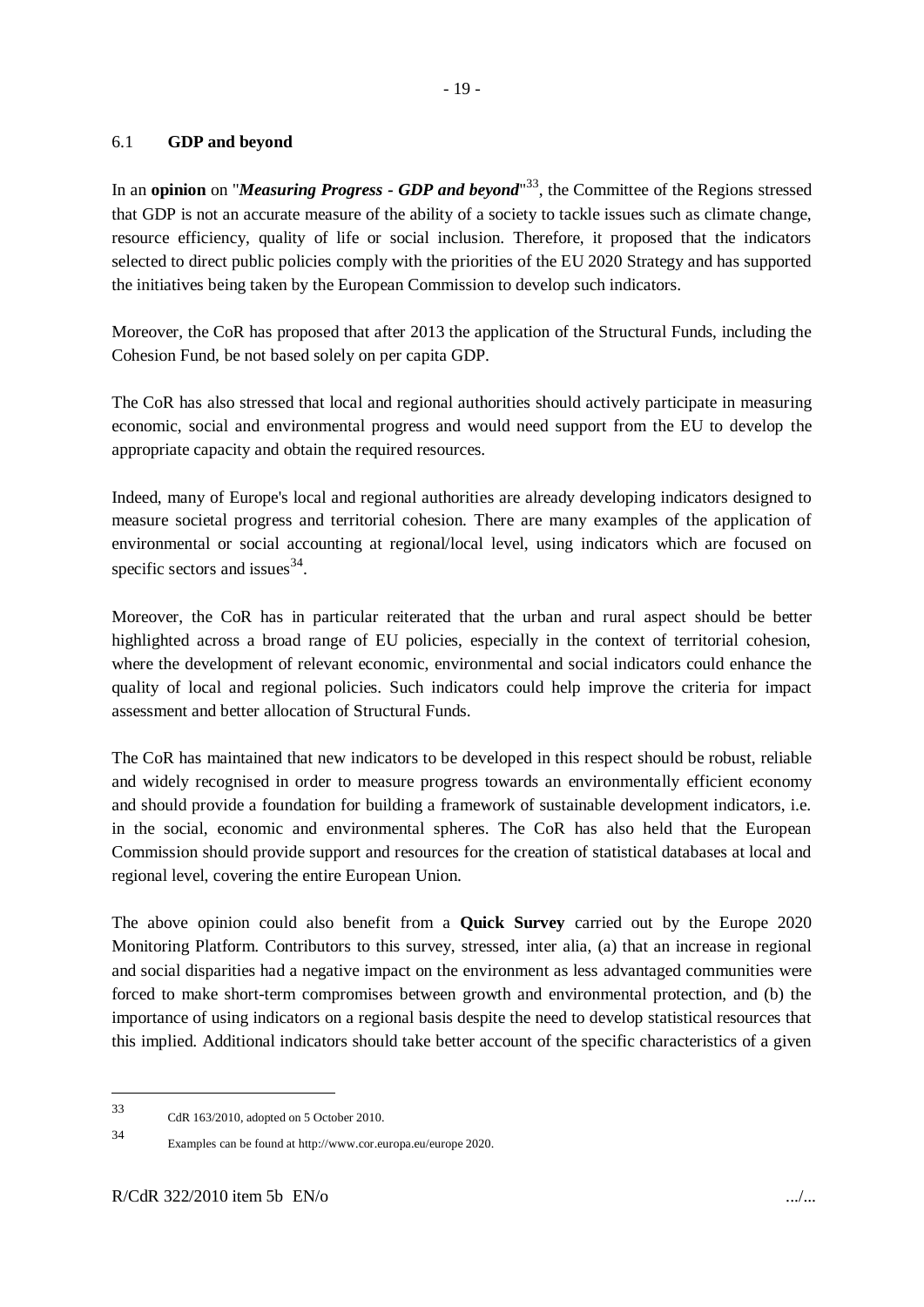region and must meet the criteria of robustness, simplicity and comparability. Contributors also stressed the need for consensus on the new indicators as this would facilitate their adoption.

The close ties between the Europe 2020 flagship initiatives and existing priorities in the GDP and beyond strategy, were also confirmed by an Open Days workshop on regional innovation indicators<sup>35</sup>, which showed, inter alia, that EU regions and cities have been firmly committed to playing a major role in supporting innovation for a long time, and that they need a solid knowledge-based foundation to better gauge the results and impact of their policies.

## <span id="page-20-0"></span>6.2 **The Single Market Act**

On 27 October 2010, the European Commission published two sets of proposals to boost the *Single Market*, removing the remaining hurdles for companies and consumers (*"Towards a Single Market Act"*) and for citizens (*"The EU Citizenship Report"*).

Regrettably, the Single Market Act does not specifically address the role that the local and regional authorities could play, especially in supporting infrastructure projects and cross-border cooperation.

With specific monitoring activities in this field forthcoming in 2011, it is already worth mentioning the following aspects that are potentially very relevant to the regions:

- **•** better access to finance and improved access to public procurement contracts for SMEs,
- legal clarity and certainty of the rules governing the award of service concessions contracts<sup>36</sup>,
- support to social entrepreneurship (also cross-border),
- full implementation of the Services Directive,
- implementation of a "professional ID card" to reduce red tape thus facilitating circulation of professionals between Member States,
- a more stable and transparent legal framework in the field of services of general economic interest and State aid at EU level, complying with the principle of subsidiarity,
- improving territorial impact assessment of EU legislation
- development of EU transport policies, in terms of infrastructure, the internal market, new traffic management technologies and clean cars, using both EU programmes and market instruments,
- promoting and supporting a more environmentally friendly transport sector.

<sup>35</sup> The workshop on "Regional innovation indicators – evidence-based policymaking for EUROPE 2020 and for the European Plan for Research and Innovation" took place on 5 October 2010. It was co-organised by the CoR's Europe2020 Monitoring Platform and the European Regions Research and Innovation Network (ERRIN).

<sup>36</sup> However, if service concessions are to be covered by the EU procurement directives, it is important that these rules be as simple and flexible as possible.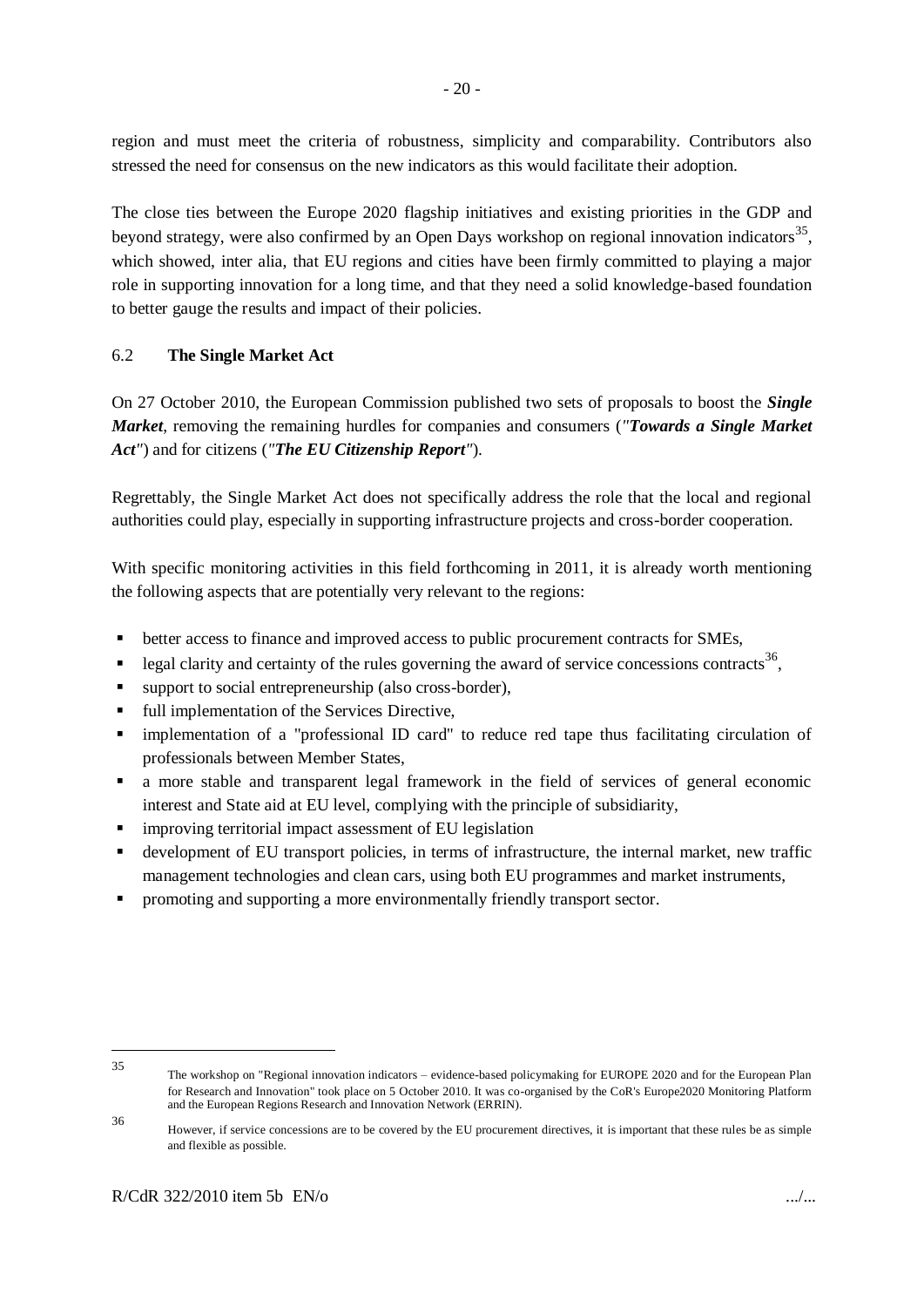# <span id="page-21-0"></span>7. **Appendix**

## **Quick Survey GDP and beyond List of contributors**

| <b>State</b> | <b>Institution</b>                                                                                                         |
|--------------|----------------------------------------------------------------------------------------------------------------------------|
| <b>LT</b>    | <b>ALAL Brussels Representative Lithuania</b>                                                                              |
| FR           | Communauté urbaine de Dunkerque                                                                                            |
| UK           | Convention of Scottish Local Authorities (COSLA)                                                                           |
| ES           | Delegación del Gobierno de Navarra                                                                                         |
| BE           | Flemish government - Environment, Nature and Energy Department - International<br><b>Environmental Policy Division</b>     |
| HU           | Hungarian Regional and Territorial Regional Development Association / Magyar Település- és<br>Területfejlesztok Szövetsége |
| PT           | Lisbon city                                                                                                                |
| PL           | Lodz City                                                                                                                  |
| PT           | Madeira Autonomous Region                                                                                                  |
| FR           | Nord-Pas de Calais                                                                                                         |
| UK           | North West Health Brussels Office                                                                                          |
| UK           | Northwest of England Regional Intelligence Unit                                                                            |
| PL           | Office of the Marshal of the Mazowieckie Voivodeship                                                                       |
| UK           | <b>OFMDFM Northern Ireland</b>                                                                                             |
| UK           | Our Life                                                                                                                   |
| IT           | Regione Umbria                                                                                                             |
| MT           | South Region - Malta                                                                                                       |

# **Quick Survey Youth on the Move List of contributors**

| <b>State</b> | <b>Institution</b>                                           |
|--------------|--------------------------------------------------------------|
| IT           | Apulia Region (Regione Puglia)                               |
| ES           | Autonomous Community of Catalonia (Generalitat de Catalunya) |
| <b>IT</b>    | City of Bolzano                                              |
| DK           | Danish Regions                                               |
| FR           | <b>IAU</b> Ile-de-France                                     |
| <b>RU</b>    | Kaliningrad (Euroregion Baltic Youth Board)                  |
| <b>SE</b>    | Kalmar (Euroregion Baltic Youth Board)                       |
| PL           | Kujawsko-Pomorskie Voivodeship                               |
| <b>NL</b>    | Lingewaard municipality                                      |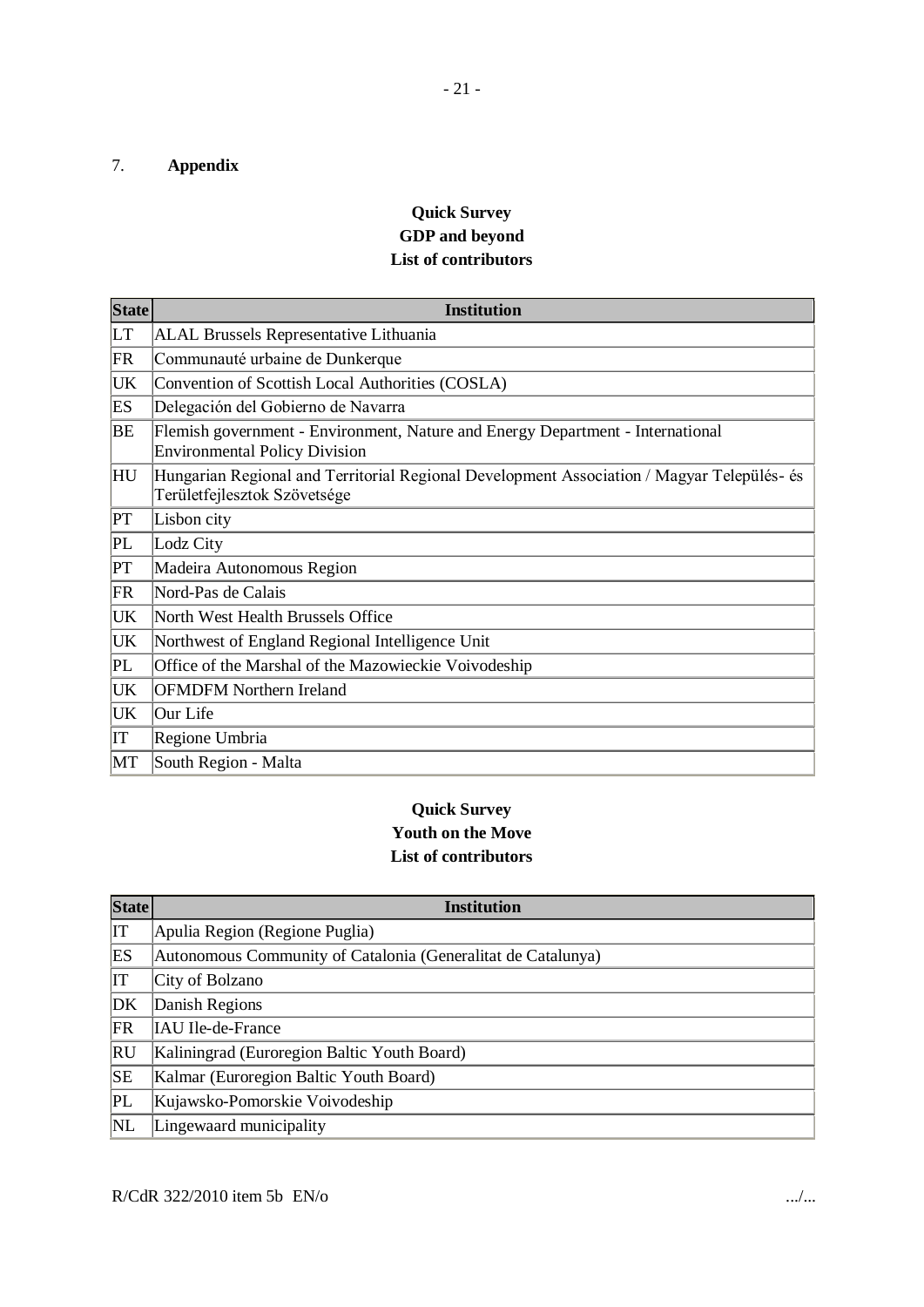| <b>State</b> | <b>Institution</b>                                                                                                |
|--------------|-------------------------------------------------------------------------------------------------------------------|
| IT           | Marche Regional Authority                                                                                         |
| PL           | North East Mazovia Region Development Agency (Agencja Rozwoju Regionu Mazowsza<br>Północno-Wschodniego) Ostrołęka |
| PL           | Pomorskie                                                                                                         |
| UK           | <b>Preston City Council</b>                                                                                       |
| IT           | Province of Rome (Provincia di Roma)                                                                              |
| ES           | Provincial Council of Gipuzkoa (Diputación Foral de Gipuzkoa)                                                     |
| <b>SE</b>    | Region Blekinge (Euroregion Baltic Youth Board)                                                                   |
| <b>SE</b>    | Swedish Association of Local Authorities and Regions (SALAR)                                                      |

# **Quick Survey Innovation Union List of contributors**

| <b>State</b>           | Organisation                                                         |
|------------------------|----------------------------------------------------------------------|
| IT                     | Apulia Region (Regione Puglia)                                       |
| IT                     | ARCHES – Advanced Research Centre for Health, Environment and Space  |
| ES                     | Basque Government – Industry, Innovation, Trade and Tourism Ministry |
| IE                     | Border, Midland and Western Regional Assembly                        |
| <b>SE</b>              | City of Malmö (Malmö Stad)                                           |
| BE                     | <b>Flemish Government</b>                                            |
| CZ                     | Liberec Region (Krajský úřad Libereckého kraje)                      |
| $\overline{\text{NL}}$ | Lingewaard municipality                                              |
| PL                     | Marshal's Office of the Lodz Voivodship                              |
| PL                     | Office of the Marshal of the Pomorskie Voivodeship, Poland           |
| UK <sub></sub>         | <b>Preston City Council</b>                                          |
| <b>ES</b>              | Provincial Council of Gipuzkoa (Diputación Foral de Gipuzkoa)        |
| SE                     | Region Västra Götaland, Sweden                                       |
| IT                     | <b>Regione Marche</b>                                                |
| IT, ES, FR             | Secrétariat Permanent Arco Latino                                    |
| <b>SE</b>              | Solna City                                                           |
| EE                     | Tallinn                                                              |

## **Survey**

## **Sustainable Energy Policies by EU Regions and Cities: Good Practices and Challenges**

A list of over 200 contributors to this survey can be accessed here: [http://portal.cor.europa.eu/europe2020/news/Documents/Survey%20Sustainaible%20energy%20May](http://portal.cor.europa.eu/europe2020/news/Documents/Survey%20Sustainaible%20energy%20May%202010/Energy%20Survey%20List%20contributors.pdf) [%202010/Energy%20Survey%20List%20contributors.pdf](http://portal.cor.europa.eu/europe2020/news/Documents/Survey%20Sustainaible%20energy%20May%202010/Energy%20Survey%20List%20contributors.pdf)